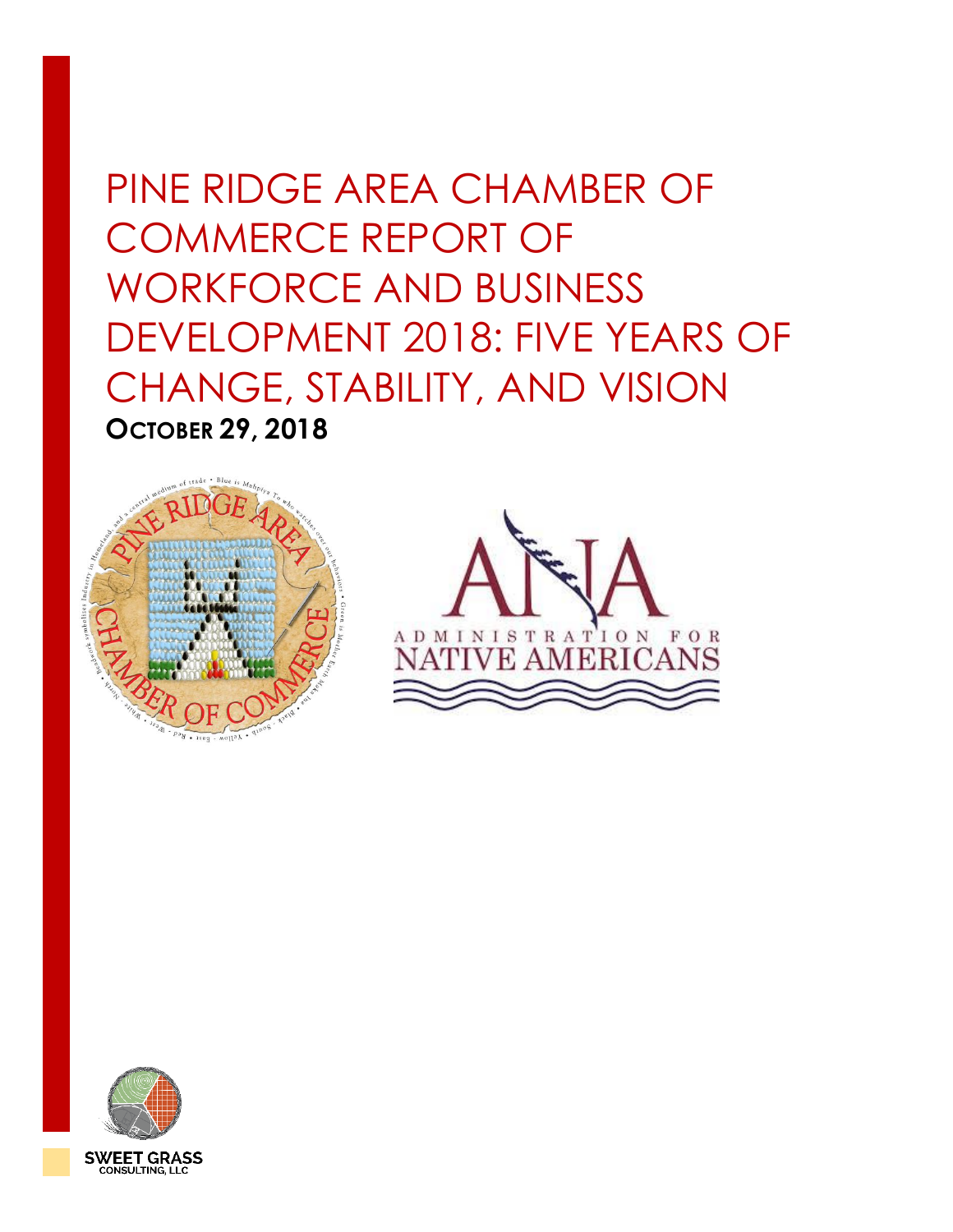#### **Introduction**

The Pine Ridge Area Chamber of Commerce (PRACC or the Chamber) commissioned a five-year study to assess growth and change, as it relates to business and workforce on the Pine Ridge Reservation. Sweet Grass Consulting, LLC (Sweet Grass) administrated the study and began with an assessment of 70 businesses in 2014. The assessment included questions related to business demographics, employment information, and opinions on businesses success and growth; as well as recommendations for future efforts focused on workforce, tourism, and overall business and economic sustainability.

Businesses were again surveyed in 2015 and with little change within a year's time, as was to be expected, it was decided that 2016 (year three) recommendations would be made based on finding from years one and two. Recommendations were centered on internal changes to PRACC and ways they could enhance and diversify their programs and services. In year four, Sweet Grass conducted an assessment of PRACC to measure the degree to which 2016 recommendations were incorporated to better meet the needs of local businesses. In year five (2018), a final assessment was conducted with 105 businesses. This assessment included the same questions from year one as well as additional questions to assess business owners', managers', and employees' perception of how their business had changed in the last five years. Businesses were also asked to describe the keys to a successful business and their insights on how Reservation business will grow in the next 5 years.

The overall findings suggest that business and workforce on the Reservation fluctuated between stable and growing slowly. **Confidence intervals, calculated at 95% confidence, were ran on all analyses comparing 2014 and 2018 data and it was found that none of the differences in businesses between the two years were statistically significant.** Throughout the report, percentages are used to show change between the two years, but once again it should be noted that what may be a 10% or 15% change was found not to be statistically significant, when considering the difference in sample size between 2014 and 2018.

Entrepreneurship and workforce development are currently a prevailing theme at the Chamber and across Oglala Lakota Country. The Chamber is involved in a variety of entrepreneurship and workforce development programs. Businesses owners mentioned them specifically for assisting them with helping their business grow during the last five years. They have specifically provided workforce development trainings in-house and at Little Wound High School and Crazy Horse School. The trainings focusing on job readiness, customer service, and business start-up have assisted young adults obtain employment, but the trainings have unexpectedly assisted students who decide to attend college as well. The Chamber plans to expand their services into Pine Ridge High School and Red Cloud Indian School this year. One day during the summer, Principal Director of Development and Community Engagement at Sweet Grass, Michael Brydge was talking with full-time employee and front desk Administrative Assistant, Tacie LeBeau, when she stated, "I am a product of those trainings. I am very thankful!" Furthermore, the Chamber has provided workforce development programs, offered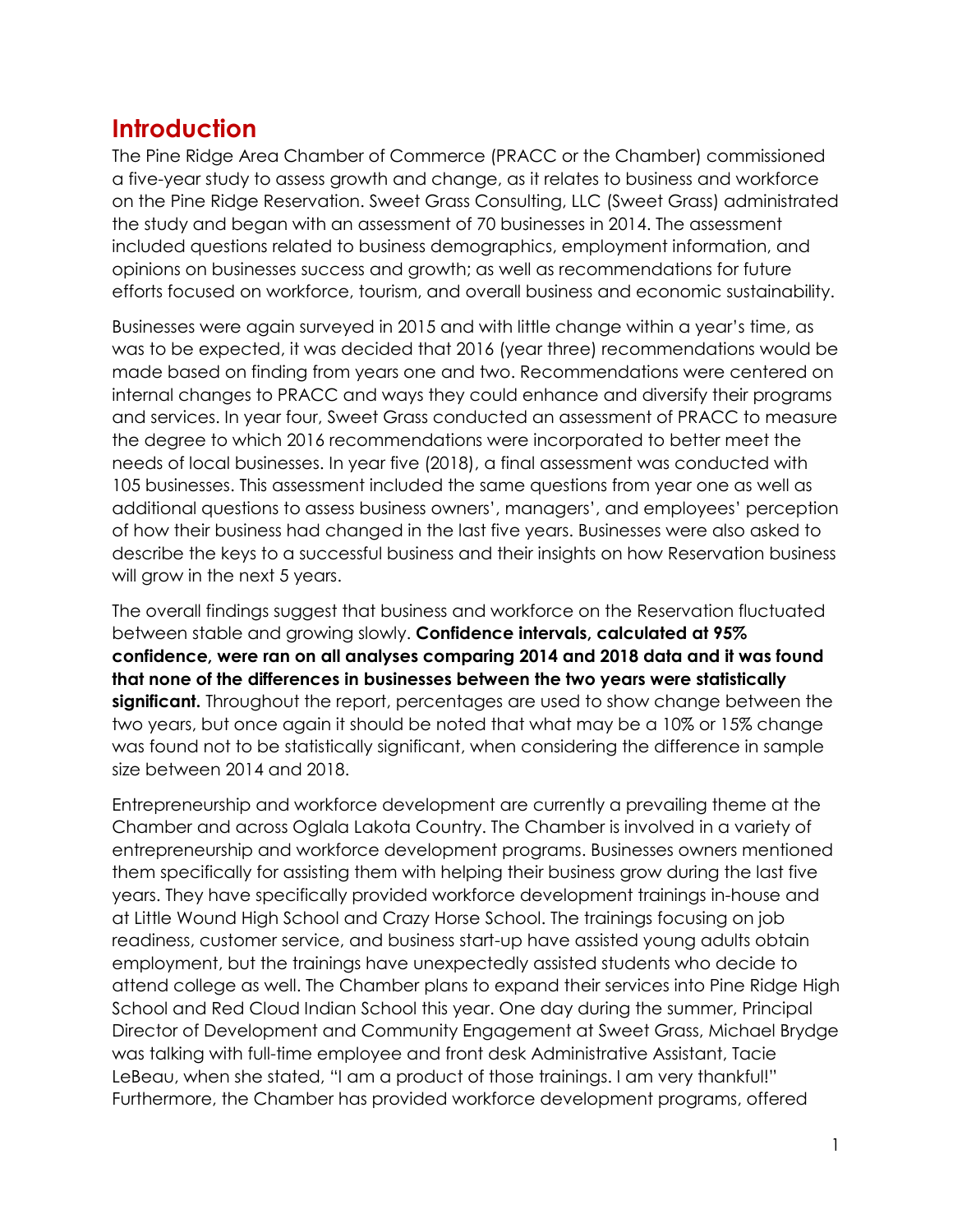paid internships and part-time employment for college students as well community service projects, working at Badlands National Park, and working on-site.

In addition to the Chamber, there are a variety of organizations and programs on the Reservation aimed at developing entrepreneurs and workforce development efforts. Red Cloud Indian School, Thunder Valley Community Development Corporation (Thunder Valley CDC), and AmeriCorp VISTA, administered by Thunder Valley CDC as Promise Zone Designees, have developed notable, impactful programs related to internship and workforce development. Thunder Valley CDC's Workforce Development in Sustainable Construction Initiative, for example, has spurred the development of a 100% Lakota owned and operated residential construction company—Thikáǧa. Paid interns have worked as sawyers, agriculturalists, research associates, front desk clerks, teachers' assistants, and more. These hands-on applications of classroom education, coupled with paid opportunities in local communities, have, and will continue to help further enhance self- and community-esteem, develop the local economy, and create greater career worthy opportunities.

The Tribe has shown dedication to workforce development as well, with the historical ground breaking in May 2018 of the Oglala Lakota County Career Technical Education (CTE) High School. The school is set to open in August of 2020 and is the only CTE high school on a Reservation in the United States. The high school is "for empowering students with career and technical real-life experience and certifications to immediately enter into the workforce [. . .] to ensure successful, viable long-term careers that will stimulate Pine Ridge Indian Reservation's economic growth."<sup>1</sup>

Some of the Chamber's networking partners are also breaking ground on a new facility aimed at enhancing business and workforce development opportunities for artists. These collaborations have resulted in the Oglala Lakota Artspace, an upcoming Native Arts and Cultural Space to be built in in Kyle, SD. This center will provide space and opportunity for native artists, an integral part of the Reservation economy, to become self-sufficient and grow their economic capacity. "Oglala Lakota Artspace, a collaboration between Lakota Funds, First Peoples Fund, and Artspace, will provide not only a home-base for the work of the Rolling Rez Arts Bus, but an expanded opportunity for nurturing the creative economy and arts ecosystem on the reservation."<sup>2</sup> The space will house artist studios, recording and sound studio, a computer lab, an art gallery, a gift shop, and be a home base for First Peoples Fund's youth development, and more.<sup>3</sup> These amenities are geared toward enhancing entrepreneurship and workforce development, in the region.

<sup>1</sup> "Oglala Lakota County Career Training Education (CTE) High School." *Lakota Country Times* (Martin, SD), October 25, 2018. Accessed October 26, 2018 from: https://www.lakotacountrytimes.com/articles/oglala-lakota-county-careertechnical-education-cte-high-school/

<sup>2</sup> Sawyer, Sarah Elizabeth. "Oglala Lakota Artspace-First of Its Kind Coming to the Pine Ridge Reservation." First Peoples Fund. (Rapid City, SD), May 29, 2018. Accessed October 26, 2018 from:

http://www.firstpeoplesfund.org/news/2018/5/29/oglala-lakota-artspace-first-of-its-kind-coming-to-the-pine-ridgereservation

<sup>3</sup> Ibid.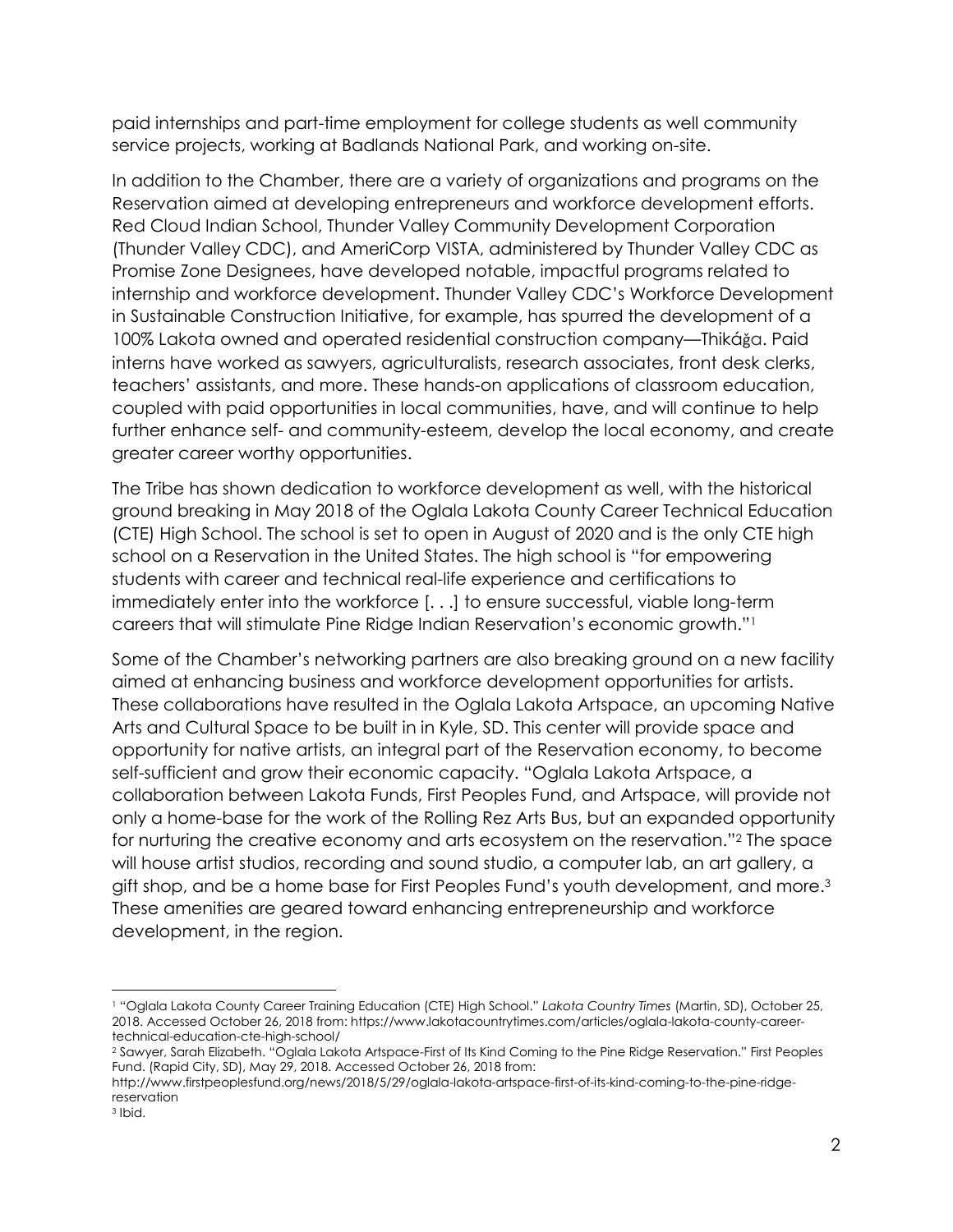Programs, services, and infrastructural development by the Chamber, their networking partners, and the business owners, managers, and employees discussed throughout this report are making noticeable, impactful changes in their communities, and creating greater economically heathy and financially viable opportunities in Oglala Country.

### **Business Demographics**

105 total businesses participated in the 2018 Business Assessment while 70 businesses were surveyed in 2014. Most of the 2018 businesses (23%) were located in Pine Ridge followed by 15% located off the Reservation in Rapid City. Of the 2014 businesses, 30% were located in Pine Ridge and 26% were located in Martin. In 2018, 59% of those surveyed were members of a tribe, and nearly half (49%) were members of the Oglala Sioux Tribe. 21% of participants reported their business type to be 'other'. 18% reported their business to be 'retail', 15% 'industrial/mechanical/construction services', and 13% 'tourism and hospitality'. All business types reported can be seen in the chart below compared to 2014 business types.



Both 2014 and 2018 included a majority of businesses with a for-profit status, but 2014 did have a slightly higher amount of non-profit businesses. Level of business development stayed similar between the two years with most businesses in each year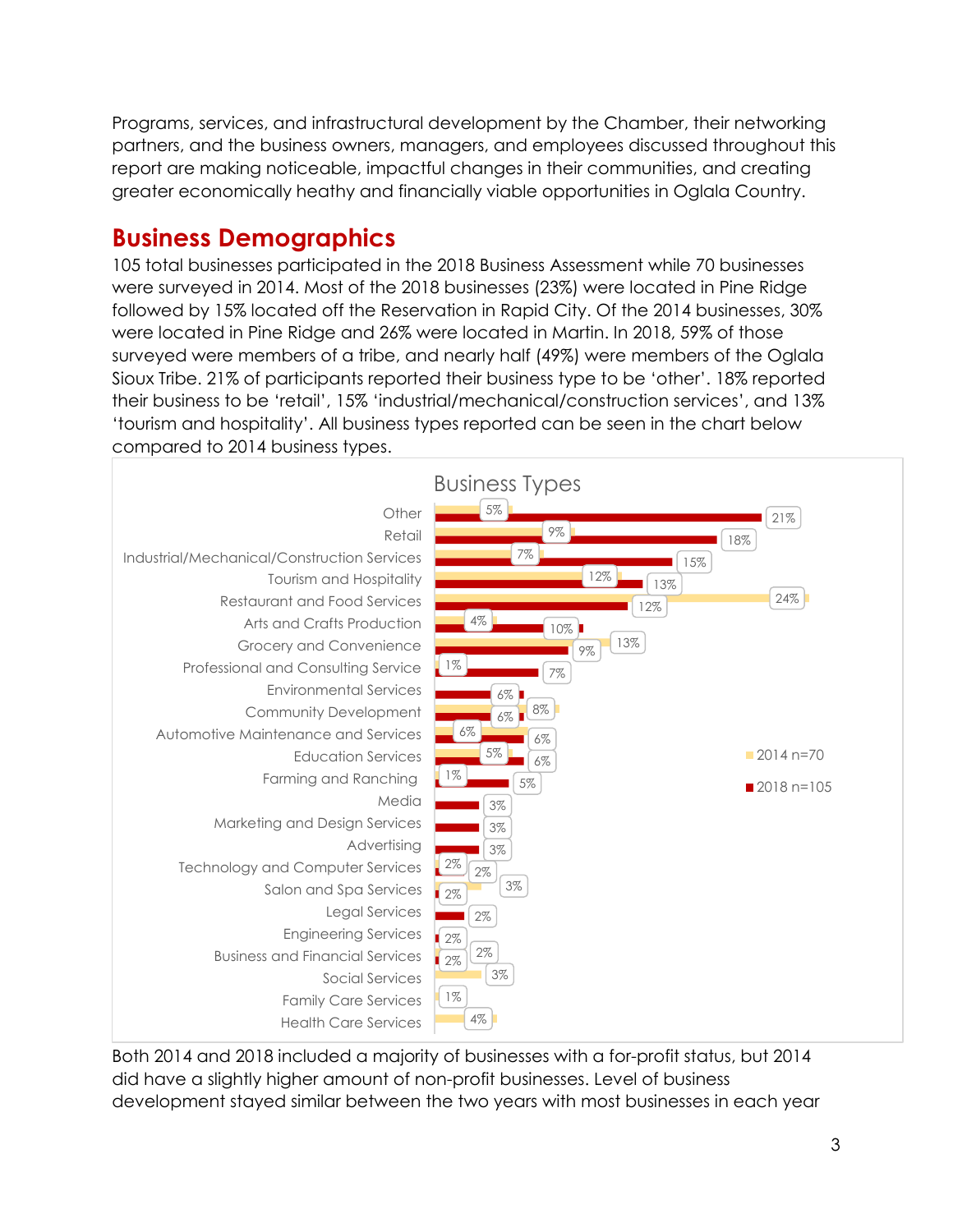reporting their development level to be 'established and growing' which can be seen in the chart on the right. Over half (58%) of the businesses surveyed in 2018 were Native American owned while 61% of those surveyed in 2014 reported to be Native American owned. This is likely due to 2018



#### including more businesses off the Reservation than in 2014. **When businesses off the Reservation were not included, 66% of the 2018 businesses (n=85) were in fact Native American owned demonstrating a 5% increase over the years.**

32 of the businesses surveyed in 2018 also participated in the 2014 Business Assessment. In order to understand how these businesses have changed, they will be compared throughout the report following analysis of the total samples from each year. The largest percentage – 30% – of the businesses reported their town to be Pine Ridge in 2018 while 38% reported their town to be Martin in 2014. Most of those surveyed in both years were



American Indian, and most were also female. 61% of 2018 Business Assessment participants reported they were members of a tribe, and 94% were members of the Oglala Sioux Tribe while 6% were from the Cheyenne River Sioux Tribe. In 2014, 70% of the business representatives were members of a tribe. 86% of 2014 participants were members of the Oglala Sioux Tribe, 9% the Cheyenne River Sioux Tribe, and 5% reported they are members of the Cherokee Tribe. Between 2014 and 2018 little change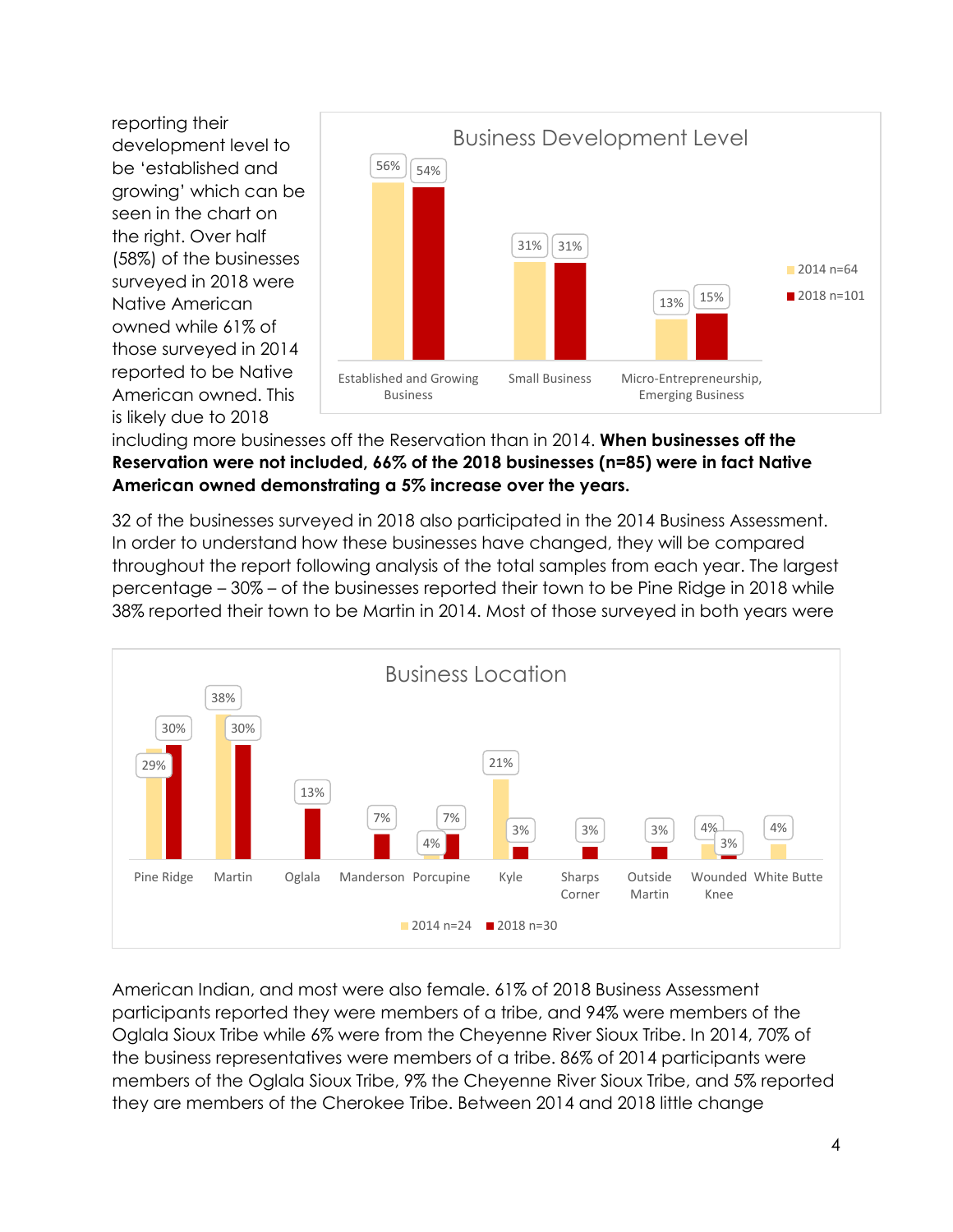occurred relating to profit status and Native American ownership. Business development saw only a slight change between the two years surveyed. The following chart displays the business types reported by the businesses in 2014 and 2018. In 2014 the most reported business type was 'restaurant and food services' (32%) which was also the most reported type in 2018 (25%).



## **A Snapshot of Changes**

Since 2014, new businesses have emerged while others have shut their doors. The revitalization of White Clay, NE is overtly noticeable, since the closing of all liquor stores by authorities. The beautification of White Clay is one example of how law can reshape

local business, and thus, eludes to ways the Oglala Sioux Tribe can incentivize economic development on the Reservation. Locals hope the new businesses there will spur development along the highway heading to Pine Ridge, while some contribute the closing of Lakota One Stop (Dollar Store) in Pine Ridge to the opening of a Family Dollar

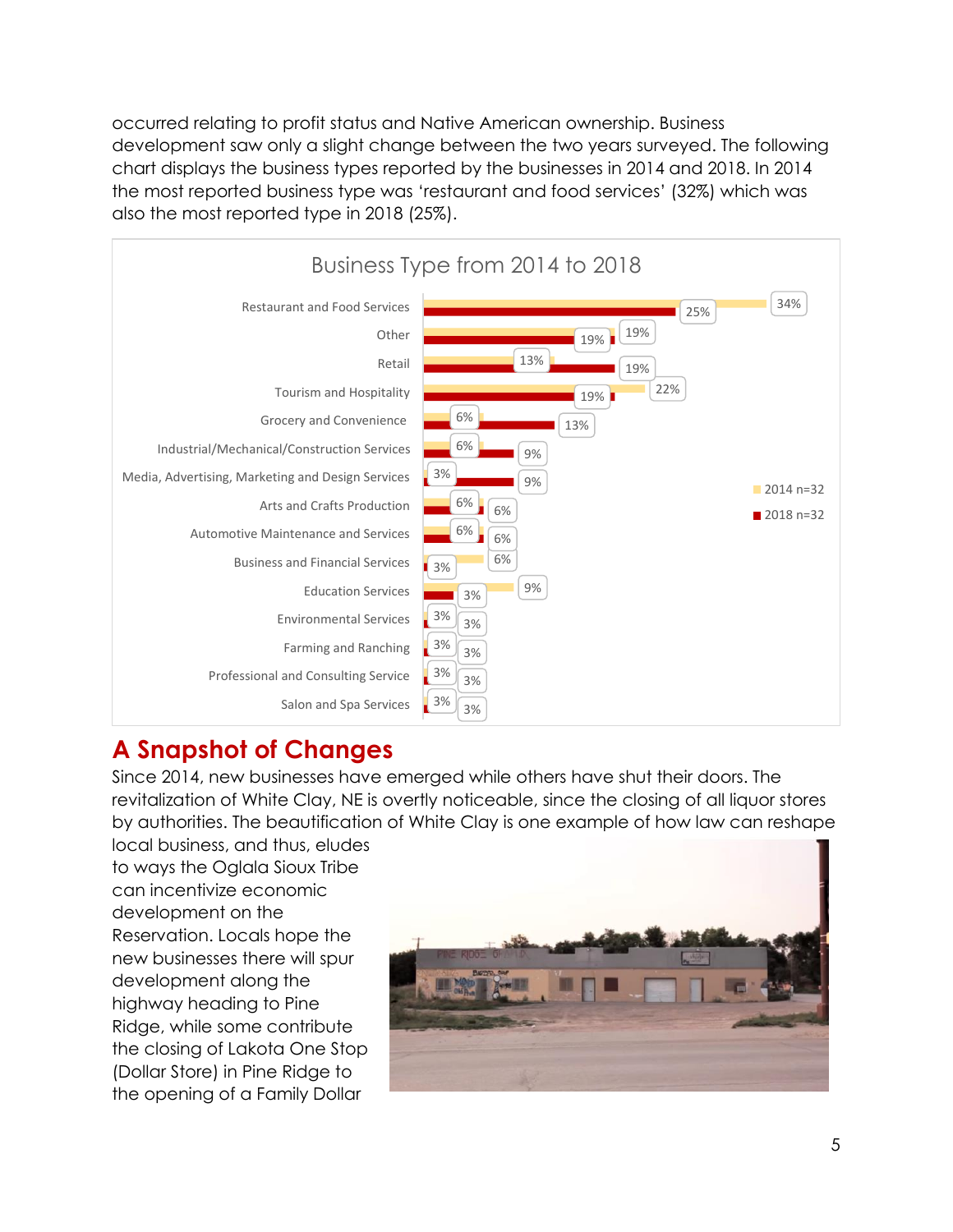in White Clay. One prominent business owner and entrepreneur, however, contributed the closing to not meeting the needs of locals and not remaining adaptive during a changing business climate. In the last five years Dollar Hunter in Kyle shut down as well, yet several new food trucks service the area and offer foods from pop-overs to pizza.

In Pine Ridge, True Foundation, Liberty Tax, and True Thrift have emerged, though True Thrift was liquidating during the summer of 2018 as the owner discovered the thrift store was not a need or want as indicated by low clientele and purchases. Despite slow businesses, the main street location boasts a welcoming appeal, compared to its 2014



appearance. A local tribal member has recently opened a thrift store on the way to Oglala as well. Time will tell whether Pine Ridge Thrift Store will remain or not. In Oglala, Oglala Mercantile now sells groceries, along with the long-standing Oglala Ridge General Store, which experienced political unrest and brief closure during the last few years.

In Porcupine, the Porcupine General store has changed managers several times and experienced periods of vacancy over the last several years. With a new lease, new management, and experienced employees, the store is meeting the needs of locals.

As indicated in this report, other newly emerging businesses and developments have been created and are creating local impacts as well. U.S. Census data from 2012 found 203 total businesses on the Pine Ridge Reservation.<sup>4</sup> Estimates in 2018 report 356 businesses, thus demonstrating an increase in over 150 businesses.<sup>5</sup>

# **Gross Sales for Bennett, Jackson, and Oglala Lakota Counties**

To substantiate data for this report, data was also looked at from the South Dakota Department of Revenue annual reports for both 2014 and 2017, since a 2018 report was not yet available. In all three counties, and at the state level, gross sales decreased between the two years which can be seen in the table on the following page.

 $\overline{a}$ 

<sup>4</sup> https://factfinder.census.gov/faces/nav/jsf/pages/community\_facts.xhtml?src=bkmk

<sup>5</sup> Esri. (2018). Business Summary.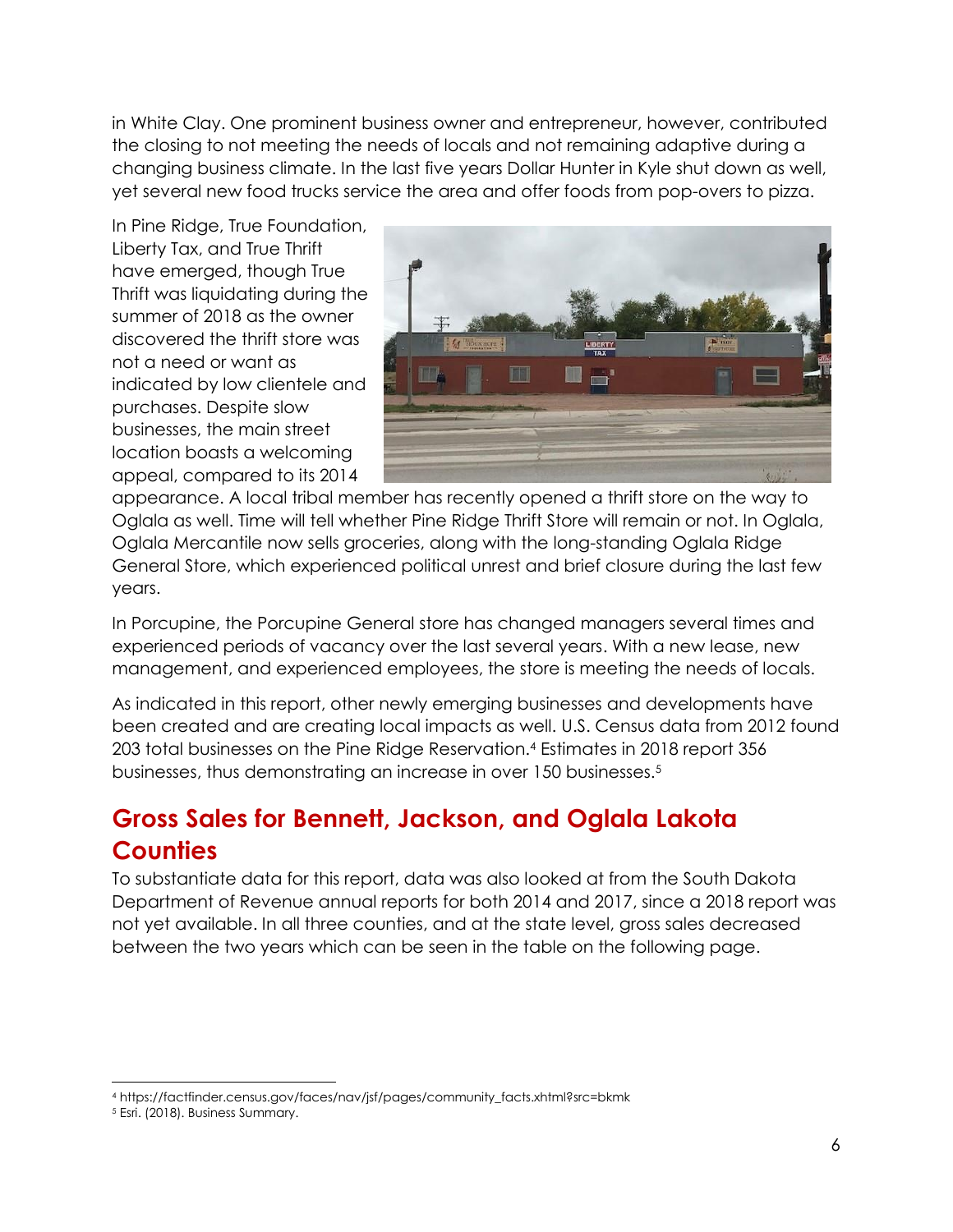In 2017, the three counties making up Pine Ridge Reservation reported total gross sales was only 83% of their 2014 totals. At the state level, gross sales decreased by nearly \$1.2 billion, yet the 2017 total was 98% of the 2014 total.<sup>6</sup>

| <b>Counties</b>                                    | 2014                | 2017                | \$ Difference       | $\%$<br><b>Difference</b> |
|----------------------------------------------------|---------------------|---------------------|---------------------|---------------------------|
| <b>Bennett</b>                                     | \$76,530,346.12     | \$53,948,482.27     | \$-22,581,863.85    | 70%                       |
| Jackson                                            | \$51,557,562.77     | \$47,313,636.02     | $$-4,243,926.75$    | 92%                       |
| Oglala<br>Lakota                                   | \$70,002,311.48     | \$62,313,491.35     | \$-7,688,820.13     | 89%                       |
| Counties of<br>Pine Ridge<br>Reservation<br>Totals | \$198,090,220.37    | \$163,575,609.64    | $$-34,514,610.73$   | 83%                       |
| South<br>Dakota                                    | \$68,958,623,352.36 | \$67,760,535,199.49 | \$-1,198,088,152.87 | 98%                       |

When comparing revenue and profit data collected in 2014 and 2018 in this report, the results are similar to the Department of Revenue findings and demonstrate a decrease in both profit and revenue. However, the decreases are not considered statistically significant.

 $\overline{a}$ 

<sup>6</sup> South Dakota Department of Revenue. 2014. *South Dakota Sales and Use Tax Report.* 5, 56, 93, 113; South Dakota Department of Revenue. 2017. *South Dakota Sales and Use Tax Report.* 5, 56, 85, 113.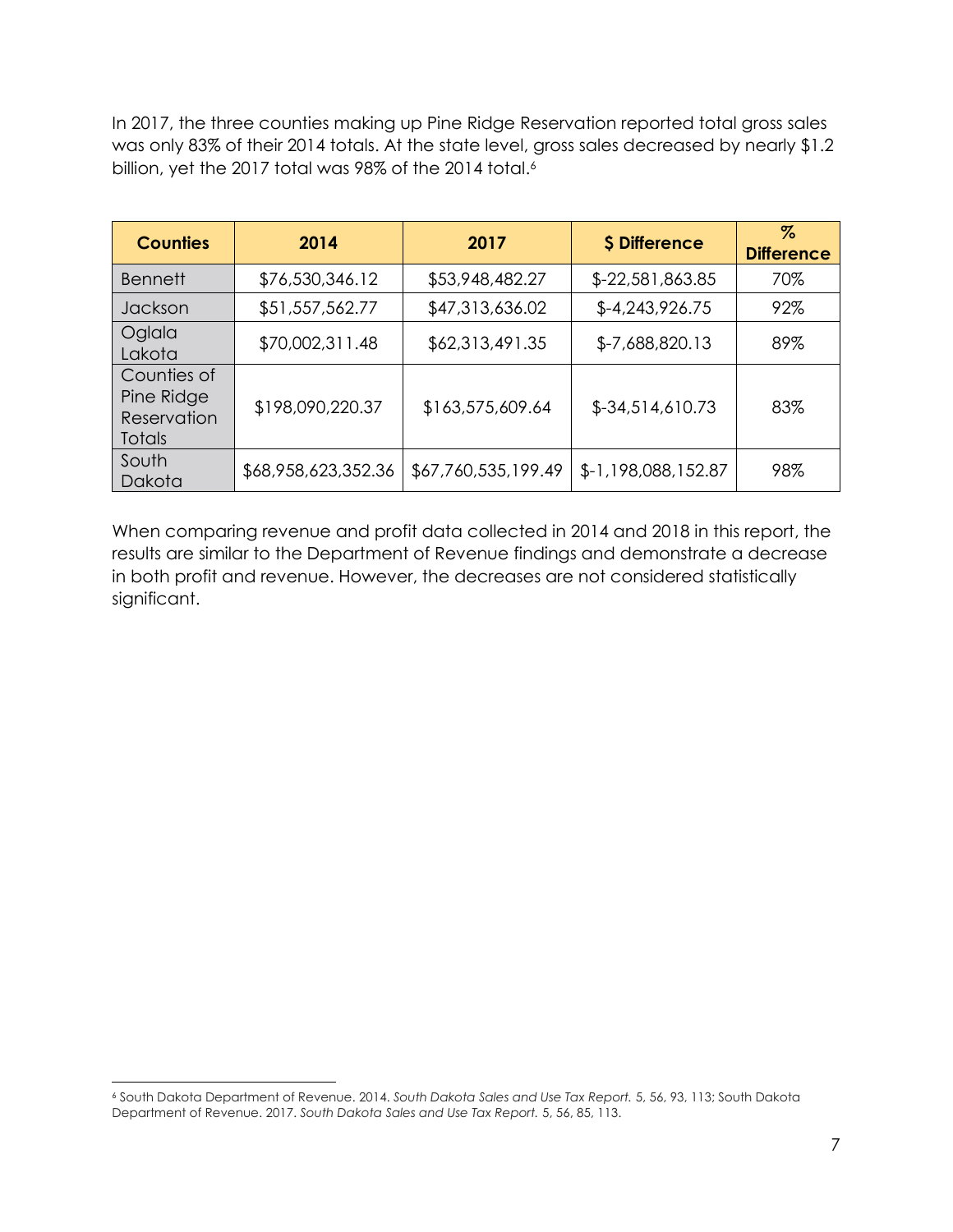#### **Business Sales Revenue**

In 2018, 15.7% of all businesses surveyed reported their sales revenue in the last year to be 'Over \$1,000,000'. Most (22.6%) of all businesses in 2014 also reported their sales revenue to be 'Over \$1,000,000' as well. The following chart displays the sales revenues of all businesses surveyed in 2014 and 2018. 22% of all 2018 businesses estimated 91- 100% of their sales revenue stayed in the community which was the most popular



response (31%) for all 2014 businesses as well. Stability, and likely growth in upcoming years in the area of local spending, will result in positive business development and economic growth due to a sustained economic multiplier effect—the effect of circulation money locally.

Looking at business sales revenue for the same businesses surveyed in 2014 and 2018, values remained relatively the same – between the \$1,000 to \$200,000 revenue range. The major changes were seen in the \$200,001 to over \$1,000,000 range, which indicates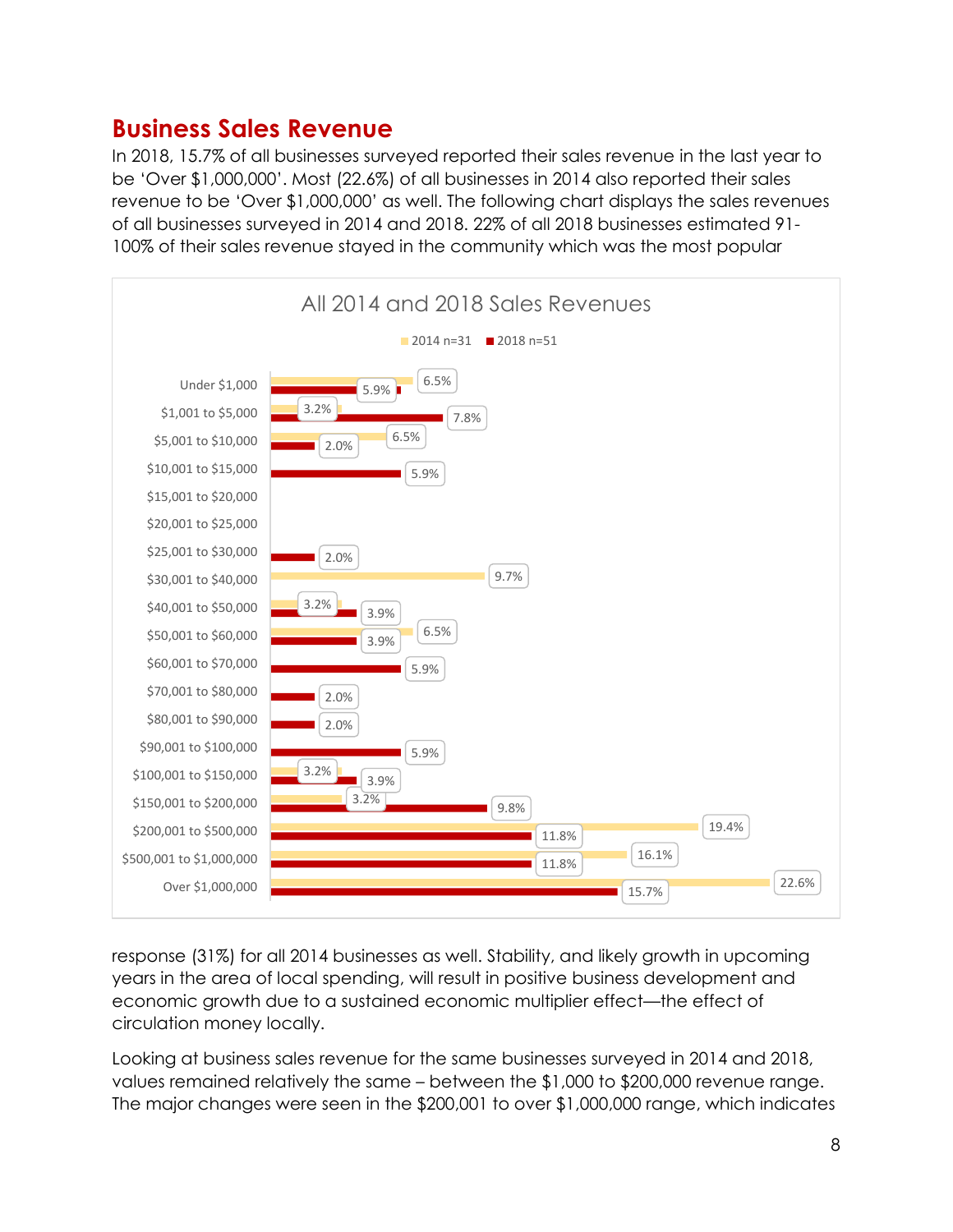that the more established businesses experienced greater transformation during these years. One local business fell from receiving \$5,001 to \$10,000 in revenue in 2014 to receiving only under \$1,000 in 2018. This business in the Porcupine District is closing as the owner prepares for retirement. Some notable growth was one local business increased revenue from the \$50,001 to \$60,000 range to revenue in the range of \$70,001 to \$80,000. Two local businesses also increased their revenue to over \$1,000,000 according to the 2018 survey, and they previously reported between \$500,001 to \$1,000,000. From 2014 to 2018, 40% saw no change, demonstrating overall stability of business revenue which is fortunate in an area with generally low economic development compared to other areas across the U.S.

Overall, the percentage of sales revenue that stayed in the community for the same businesses surveyed in 2014 and 2018 reported generally no change. This steadiness again proves to be a positive impact. Diminishing sales and customers can absolutely have a negative effect, while at the same time, when demand exceeds supply it can undesirably impact a business' customer satisfaction as well as the time and profit associated with hiring and training new



employees to support the growth. In some business models, growth is widely important. But considering the economics of the area, having stability is successful.

#### **Business Profit and Household Income**

Businesses were asked to disclose their business' profit or loss in the past year. In 2018, 21% reported their profit to be 'under \$1,000' followed by 14% who said it fell somewhere between '\$50,001 to \$60,000'. 9% of the businesses reported they did not make a profit at all. The following chart displays all 2018 business profit reported with 2014 data. In 2014, 37% of businesses reported they did not make a profit which has greatly decreased with the businesses surveyed in 2018. The next most common response for 2014 businesses was 11% who reported a profit 'under \$1,000', 11% reported '\$100,000 to \$150,000', and 11% reported a profit between '\$200,001 to \$500,000'.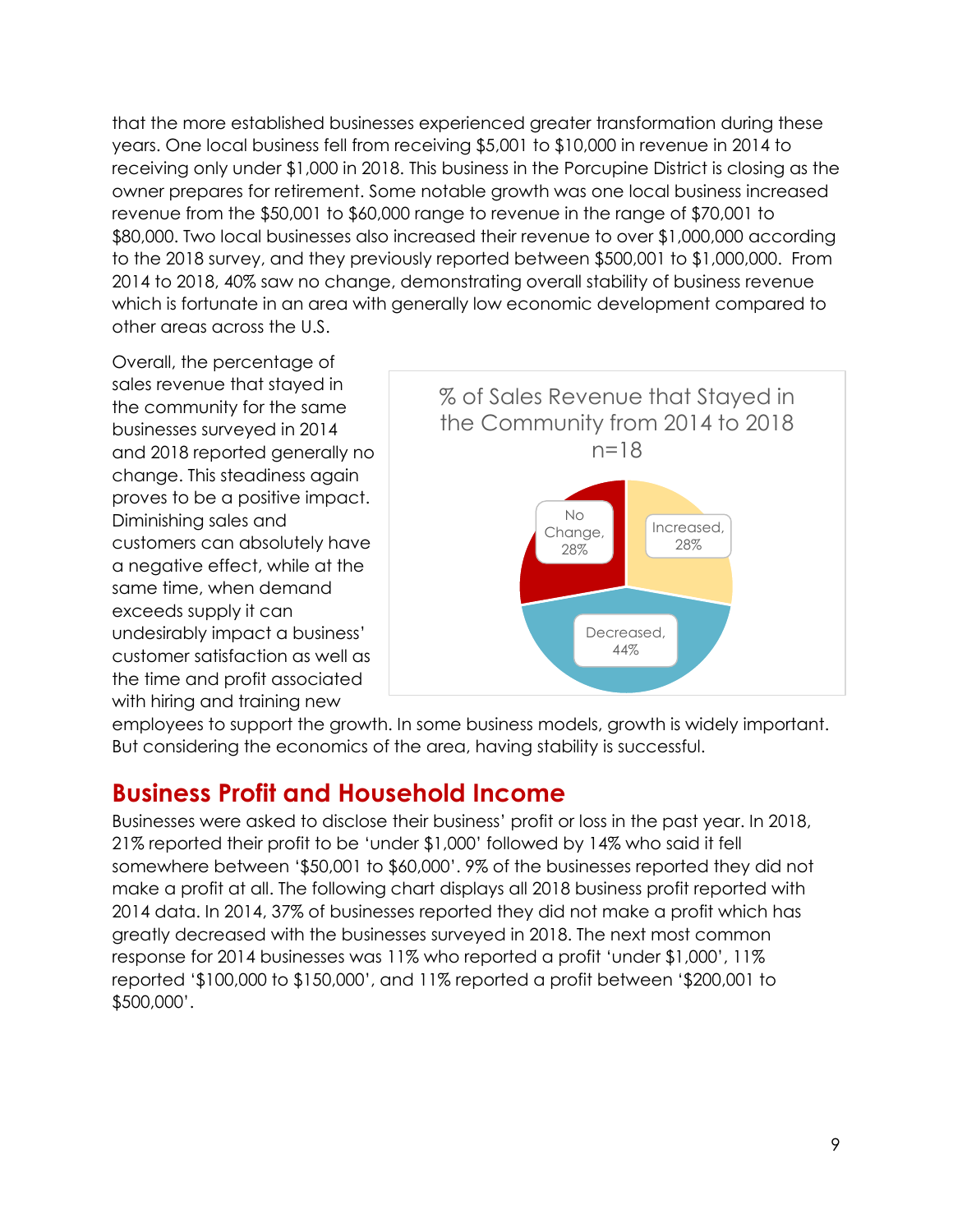

Most businesses (39%) said their business provides 91-100% of their annual household income in 2018, and the next most common response was 11% who said it made up 51- 60% of their household income. Not surprisingly, owners, managers, and employees relied heavily on the businesses for their annual household income. In 2014, 47% reported their business contributed 91-100% of their annual household income, and 13% reported 0-10% came from their business.

The chart to the right displays 2018 satisfaction with the contribution their business makes to their household income. Almost half (48%) reported they were 'satisfied', and only a combined 7% reported they were 'unsatisfied' or 'very unsatisfied'. Very similar results came in the 2014 assessment where 52% reported they were 'satisfied', and only 8% reported any degree of dissatisfaction.

#### **Resources Leveraged**

Survey participants were asked '*In the past* 

*3 years, what resources have you leveraged,'* to which 57% reported they donate professional services or goods and 52% of participants donate money. In 2014, 40% of

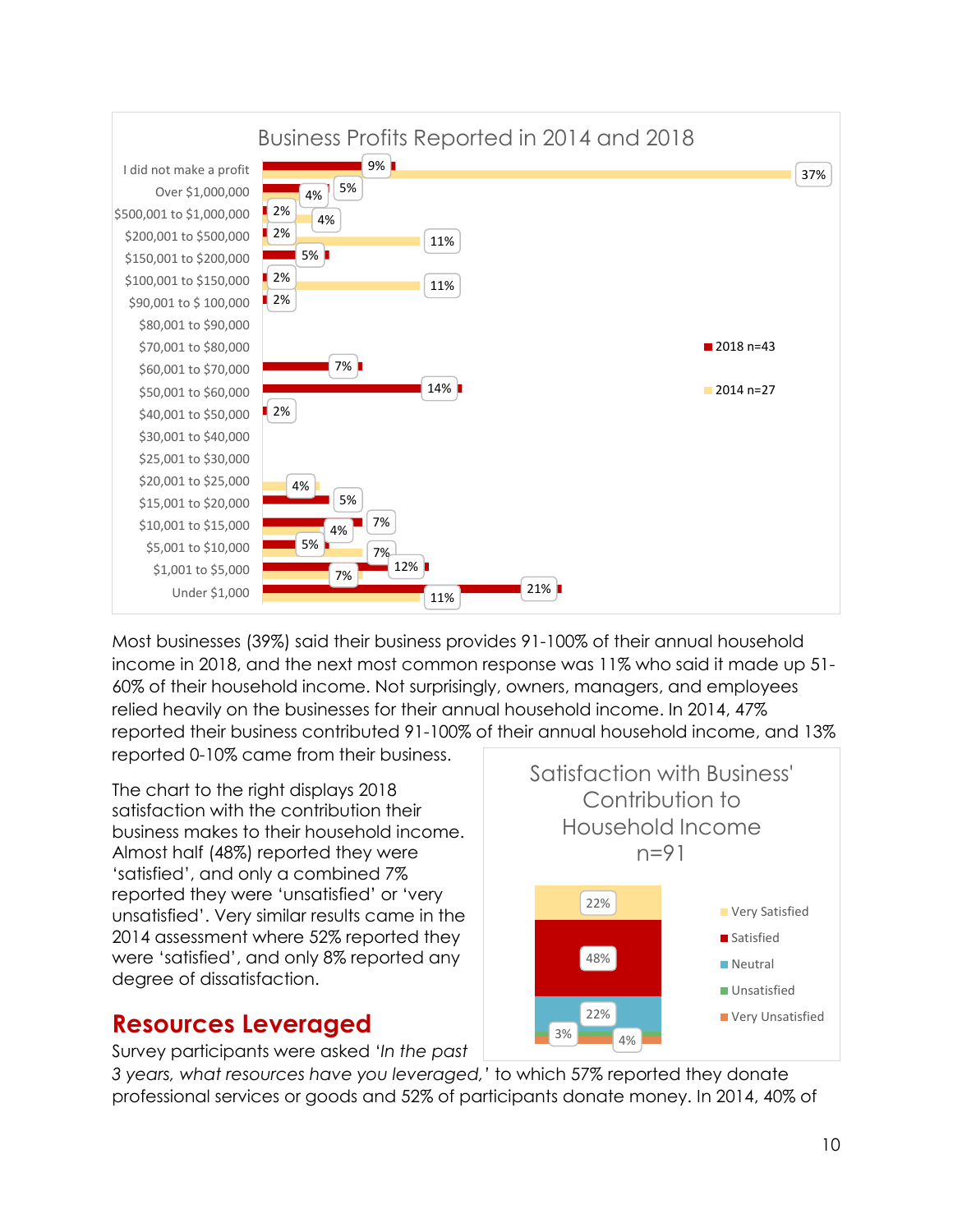the businesses reported they donate professional services or goods and 31% reported they donate money. Comparing the two years, businesses are still mostly donating services and goods and money. The following chart displays all resources leveraged by 2018 and 2014 business participants.



## **Marketing Strategies**

To better understand how businesses market themselves, they were asked to identify if they market locally, regionally, nationally, and internationally and to specify how they do so. 2018 businesses mostly indicated local (92%) and regional (59%) marketing. Further, 34% of the businesses reported marketing nationally and 15% internationally.

Locally, 66% of 2018 businesses marketed by 'word of mouth', 40% used 'social media', and 35% used 'radio'. The chart below displays all local marketing used by 2014 and

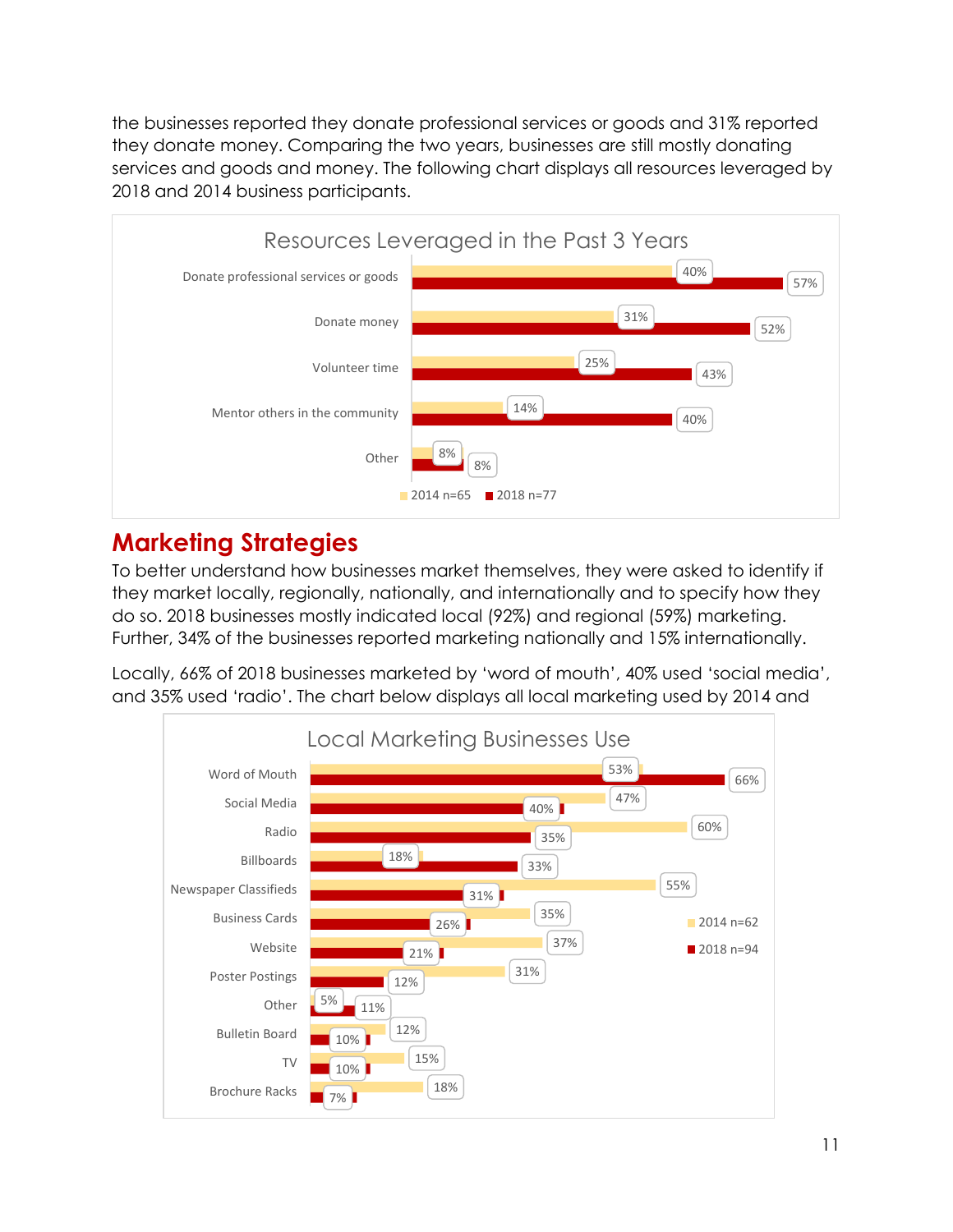2018 business total samples. 'Radio' was the most reported local marketing tool used by 60% of 2014 businesses, and 55% were utilizing 'newspaper classifieds' for local marketing which decreased in 2018. Local marketing was done by 100% of the same businesses surveyed in both 2014 and 2018.

'Word of mouth' was also an important marketing tool used by 50% of businesses who marketed regionally in 2018. 'Word of mouth' was used by 42% of businesses in 2014, and the most common marketing tool used in 2014 was 'social media' which 50% of the businesses utilized. 42% utilized 'social media' in 2018 demonstrating that it's still a very relevant marketing tool, and 33% used their website for regional marketing. Regional marketing tools used in both years can be seen in the chart below.



When dealing with national and international marketing, businesses from just the 2018 assessment reported mostly using their 'website', 'social media', and 'word of mouth'. In 2018, 53% of businesses who market nationally reported they do so via their website, and 59% of 2014 businesses reported the same. Internationally, 2018 and 2014 businesses primarily used their website for marketing followed by social media. Focusing on those who participated in both assessments, overall, national marketing was utilized by 36% of 2014 businesses and 30% of 2018 businesses. National marketing was primarily done through websites, radio, and social media for both years surveyed. Social media was used by 55% of 2014 businesses and 56% of 2018 businesses – not a significant increase, although the national realm was the only area that social media did not drastically lessen. Although website marketing increased from 45% to 56% in the fiveyear span, billboards also become an increased marketing tool in 2018, growing by 4%. TV, brochures, business cards, newspapers, and word of mouth all significantly decreased from 2014 to 2018.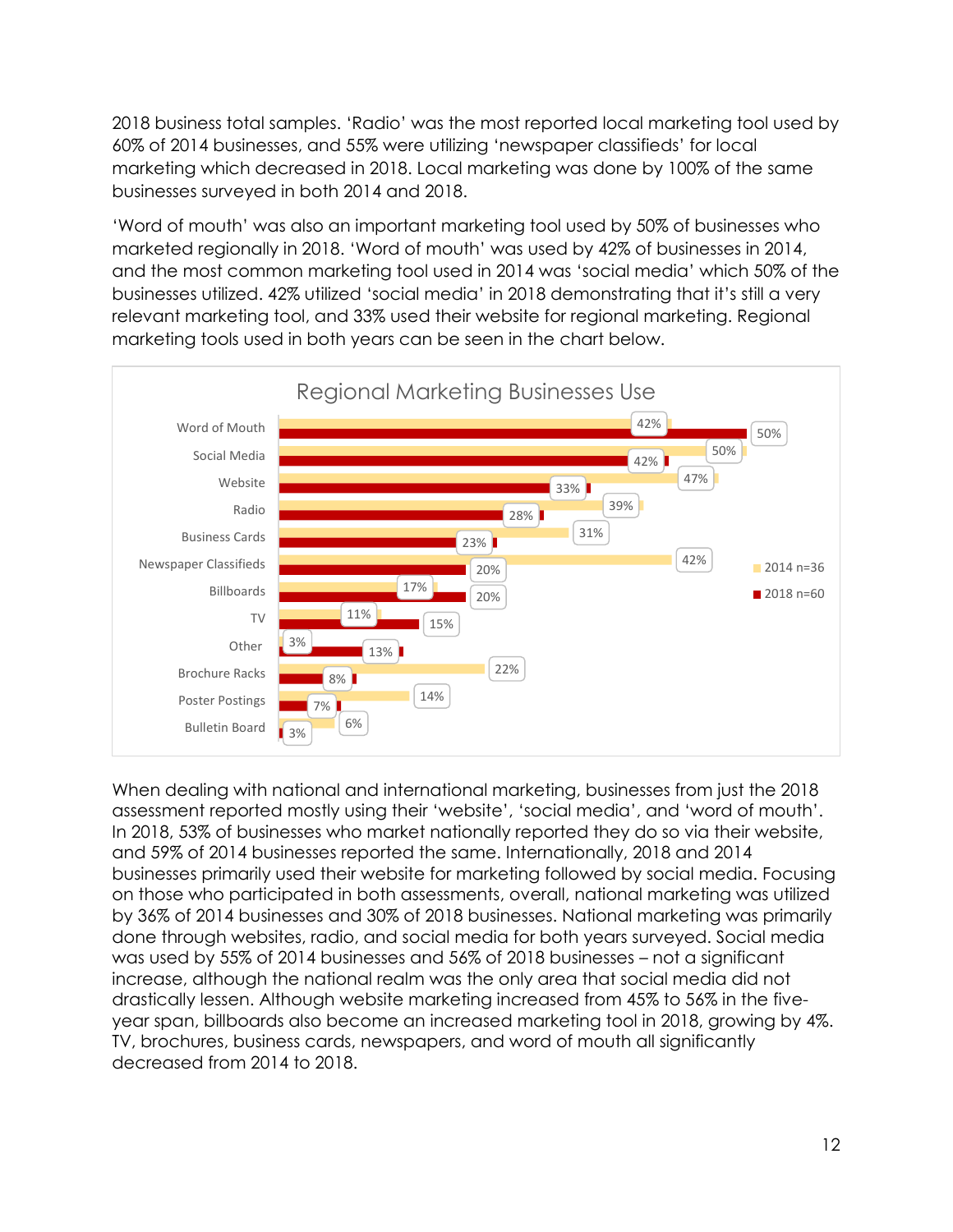When asked if they use social media on any level, aside from just marketing, 60% of 2018 businesses reported they do. When asked to identify what specific social media platforms they used, 51% of responses identified Facebook, 14% Instagram, and 14% said Twitter. In 2014 the top three social media platforms used were Facebook (62%), Twitter (14%), and LinkedIn (5%). Instagram was only reported by 3% in 2014 showing it has gained popularity with businesses over the five-year span. Various other platforms were used as well by 2018 businesses including: LinkedIn; Google+; Pinterest; Flickr; and Tumblr. 3% of 2018 businesses said they used 'other' social media platforms. 'Other' social media specified were Indeed, Craigslist, and a couple websites.

## **Tourism**

When asked "*Do you consider your business a tourism business,"* 70% of 2018 businesses said 'no'. Similarly, 63% of 2014 businesses also reported they do not consider their business a tourism business. Of the 2018 businesses who did consider themselves a tourism business, 33% explained it's due to the influx of visitors and tourists that come to the Reservation during summer months. 20% of businesses said people outside of the Reservation want to learn about the area, and so they often call, reach out via social media, or visit to become more educated about Lakota culture. 17% reported their services are tailored for tourism including guide services and hospitality businesses. Below is a chart detailing all the business' reasons for viewing themselves as a tourism business. 2014 businesses viewed themselves as a tourism business due to getting



business from some tourists (27%), being a tourist destination (18%), the possibility for expansion (14%), selling tourist goods (14%), and experiencing seasonal tourists (5%). Businesses were also asked to report the percentage of their clients or customers who were tourists. In 2018, 70% of businesses reported 0-10% of their clients were tourists, and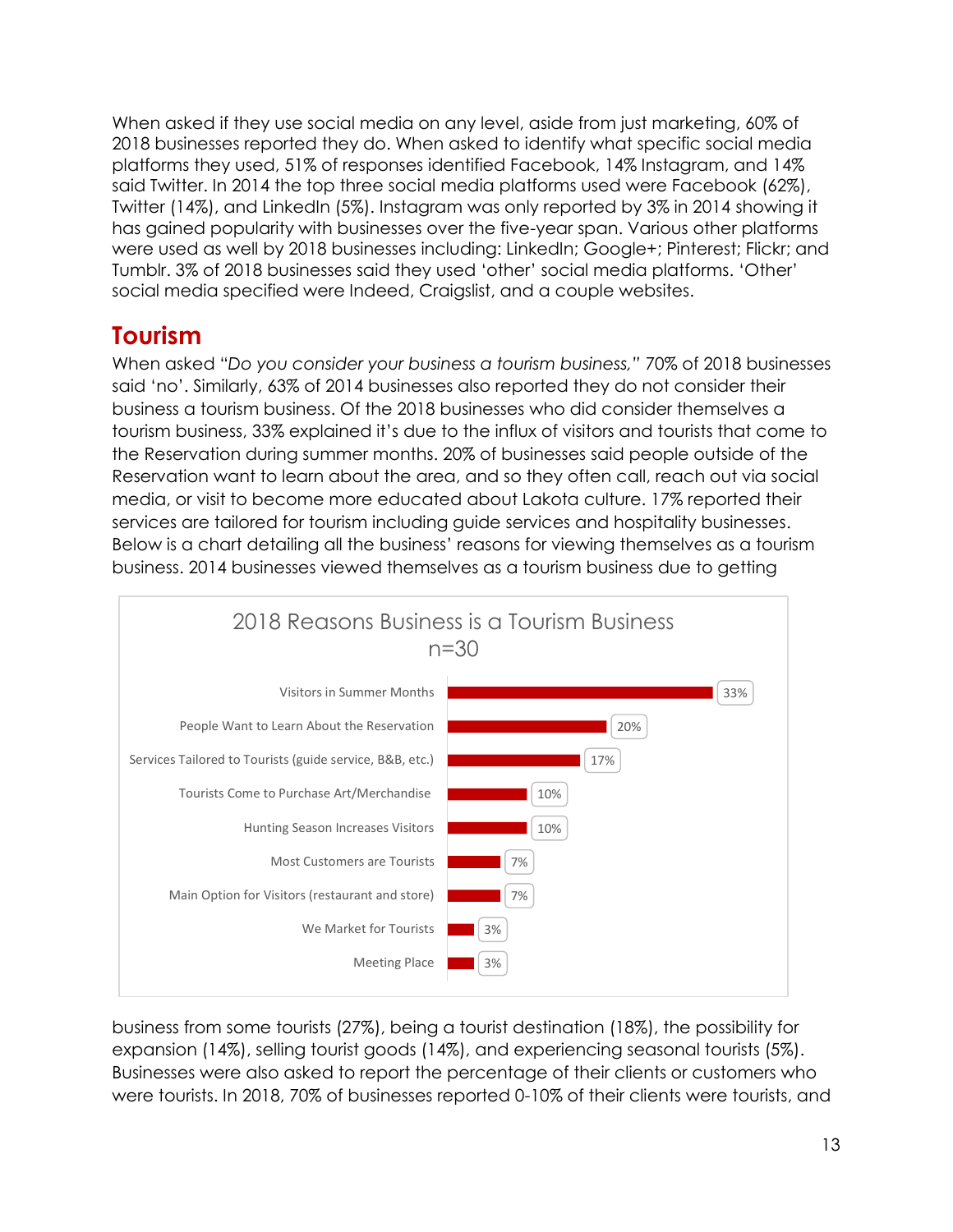in 2014 60% reported the same. In 2018, 21% of the businesses identified 91-100% of their clients live on the Reservation which indicates most of their services are not reaching tourists. This is a decrease from 2014, where 34% identified their clients to live on the Reservation. Although almost half of the same businesses surveyed in both 2014 and 2018 reported stability in Reservation clients.

Businesses were asked to rate their agreeance with three questions related to tourism. 2018 businesses reported they agreed most with 'tourism brings economic growth to the

reservation'. There were very little reports of disagreeing with the statements in both 2014 and 2018. Businesses 'agree' or 'strongly agree' most often with each of the statements thus demonstrating the understanding and importance of tourism on the Pine Ridge Reservation. 2014 businesses 'agree' most often with each of the statements. The statement 'It is important to share Lakota culture and history with tourists' received the most agreeance for 2014 businesses.



#### Many more businesses are

more indifferent to tourism than they were in 2014. **In the last 5 years then, overall acknowledgement of tourism being positive for Lakota culture and economics has declined, and thus may also signify why more businesses in 2018 did not consider their business a tourism business.** A stance among community businesses detaching from tourism may be an effect of growing businesses and new businesses in the construction sector and public service sectors that rely less on tourism.

#### **Changes in Employment**

Information was gathered in the 2014 and 2018 assessment about owners, managers, and employee types. The goal was to understand how many people businesses were employing, how many hours they were working, how much money they were making, and how these elements might have changed over the last five years. It's important to note that likely different individuals, with different levels of knowledge about the topic,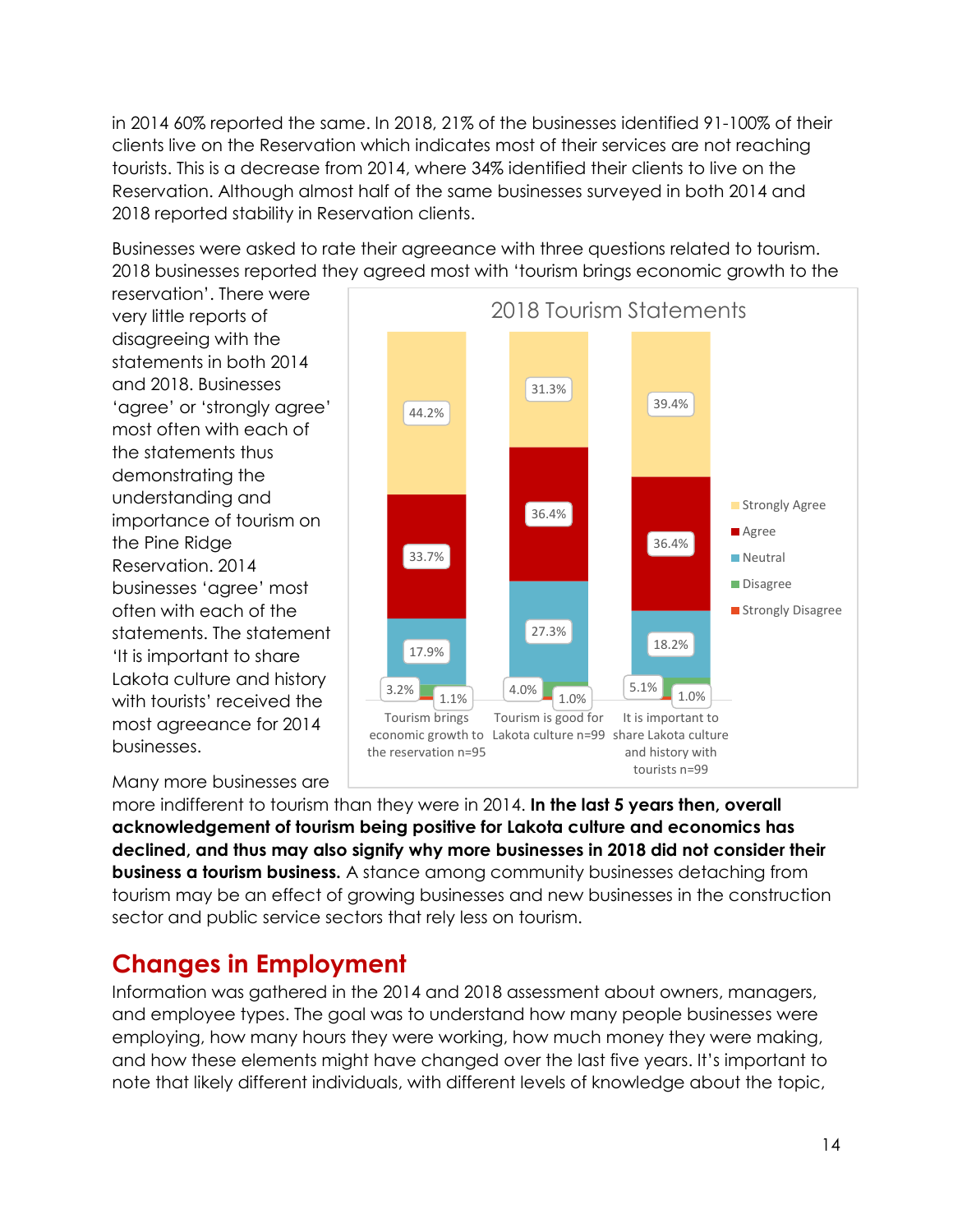completed the assessments in 2014 and 2018. Thus, some of the numerical responses are likely estimates and as such may differ significantly between 2014 and 2018.

The businesses have a diverse array of employees including seasonal, on-call, and temporary employees. The table below displays a general overview of 2018 employment information including owners, total employees, managers, associates, and 'other' employees.

| 2018 Employee Type     | <b>Average Number</b>        | <b>Average Hours Worked</b> |
|------------------------|------------------------------|-----------------------------|
| Owners                 | 31.1 (2.2 excluding outlier) | 42.1 hours/week             |
| <b>Total Employees</b> | 18.2 (7 excluding outliers)  | <b>NA</b>                   |
| Managers               | 2.9                          | 44.9 hours/week             |
| Associates             | 10.3                         | 37.5 hours/week             |
| 'Other'                | 17.4                         | 36.9 hours/week             |

2018 businesses had an average of 31.1 owners of which 79% of reported owners worked full-time and 27% have owners who worked part-time. The average number of owners was quite high due to one of the businesses being member-owned. When excluding this outlier, the average number of owners was 2.2. Businesses from the 2014 assessment reported an average of 1.4 owners meaning this increased between the two assessments. In 2018, owners were reported to work an average of 42.1 hours per week and had an average salary of \$28,000 or an average hourly salary of \$14. When asked if the owners worked seasonally or year-round, 87% reported they worked yearround.

75% of the businesses surveyed in 2018 reported they have employees, and when excluding outliers, businesses reported an average of 7 employees and a total of 369. Employees consisted of managers, associates, or businesses had the opportunity to



describe another type of employee. The chart to the left displays employee types reported in 2014 and 2018. In 2014, 84% of businesses reported they had employees with an average of 33.5 and a total of 1505.5 employees demonstrating a decrease over the fiveyear period. Those who had managers reported an average of 2.9 managers in 2018 while

the average was 3.6 in 2014. Businesses with associates reported an average of 10.3 in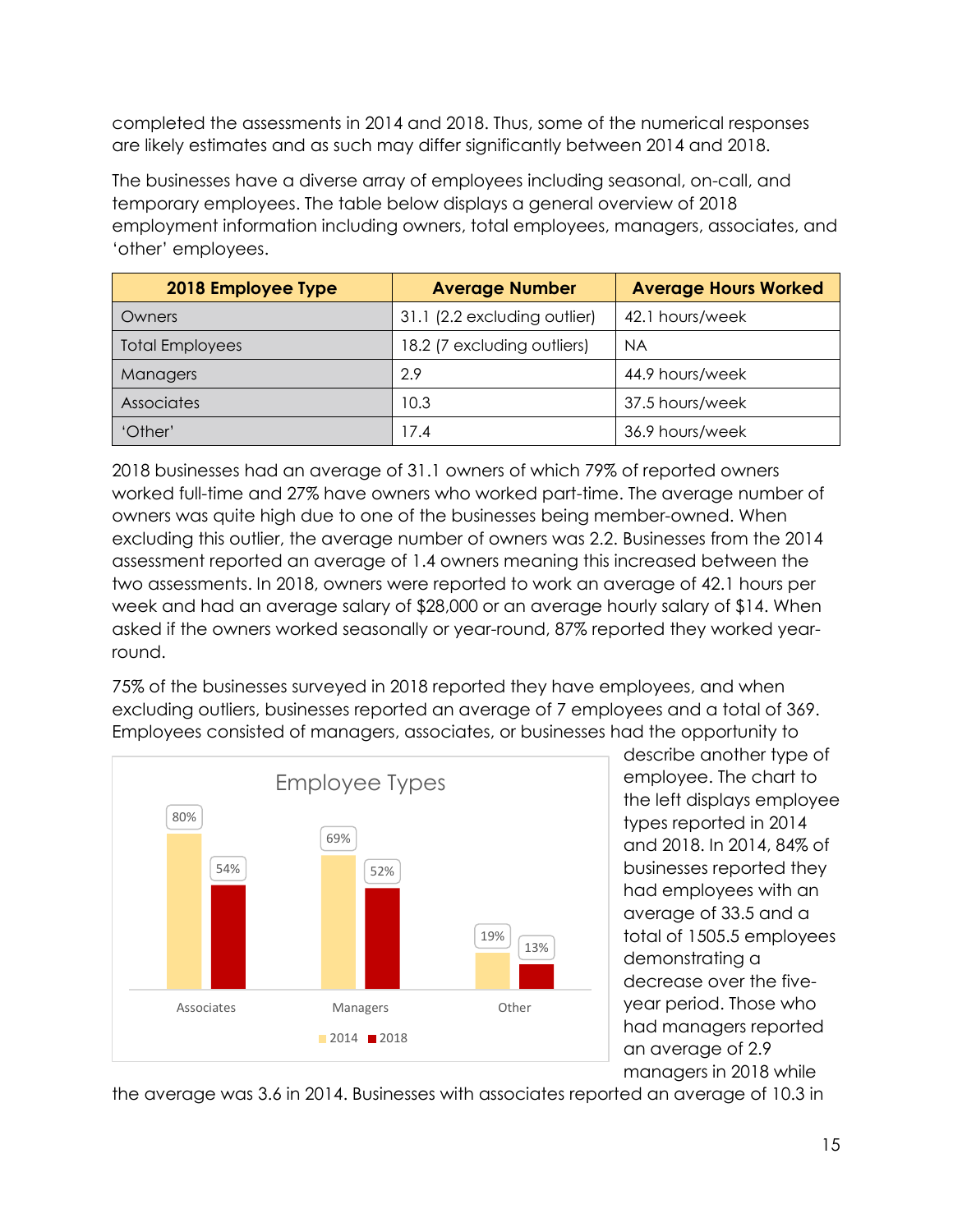2018, and businesses with other employee types reported an average of 17.4 employees. The number of associates reported is much lower than 2014 businesses who reported an average of 31.1 associates. The number of 'other' employees has increased since 2014 when the average reported was just 2.3. Each employee type was further looked at to get a better picture of the business' employment environment.

87% reported their manager(s) to be full-time and 92% reported they worked yearround. Manager positions were mostly (87%) permanent positions, but some did report on-call (6%) and temporary (6%) management positions. 2018 business reported managers to work an average of 44.9 hours a week. Associate positions were split fairly equally among full-time (52%) and part-time (48%) demonstrating businesses had a good balance between the two. Year-round was most common for associate positions as 77% of the businesses reported. While over half (55%) of the associate positions were permanent, 30% were temporary, and 15% were on-call. Over half being permanent employees, coupled with most also working year-round, suggests a sense of job security as employees are not mostly filling temporary, seasonal, or on-call positions. On average, associates worked an average of 37.5 hours a week. Finally, 'other' positions included 74% full-time employees who mostly (68%) worked year-round. 'Other' employee positions did have the highest report of seasonal workers (32%) perhaps due to the 18% who utilized laborers. 46% of the other positions were permanent, and the average number of hours worked a week reported for other employees was 37.

The same businesses surveyed in both 2014 and 2018 identified employment had not significantly changed over the five-year period. **Most of these businesses indicated the greatest strengths about their employees are being punctual and hard working.**

This demonstrates that job security and opportunity through permanent full and parttime employment is stable. This could be, in part, due to internship programs through local schools such as Red Cloud Indian School and AmeriCorps VISTA interns being available throughout the Reservation as part of Promise Zone.

Over half of the same businesses surveyed in both 2014 and 2018 identify employees to hire through word of mouth. Additionally, using KILI and other radio ads as a method of hiring stayed the same.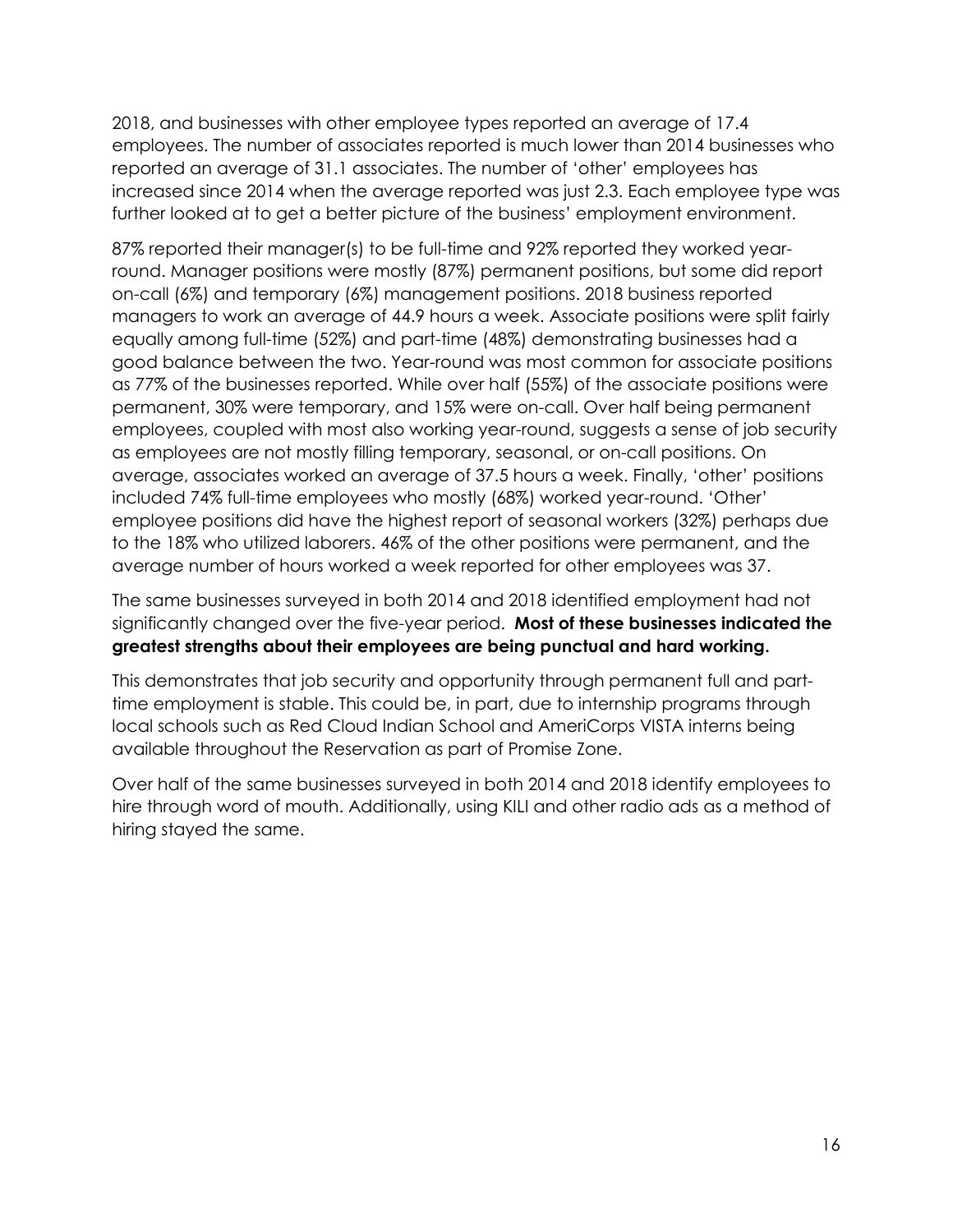#### **Employee Barriers**

Businesses were asked to identify their major complaints about their employees. For 2018 businesses, 64% reported 'poor attendance' to be a major complaint followed by 36% of the businesses who said, 'repetitive tardiness'. 26% of the businesses also

identified 'other' various complaints. In 2014, 'lack of job skills' was mentioned as a complaint by 57% of businesses, followed by poor attendance (54%), and repetitive tardiness (46%). Main 'other' complaints from 2018 businesses were motivation/work ethic (19%), issues with pay such as wanting higher pay, pay advances, or



not showing up after they are paid (19%), drug and alcohol issues (13%), and theft (13%). Two 2018 businesses specified their 'other' as no complaints at all about employees. The table below displays all 'other' complaints from 2018 businesses.

| 'Other' Complaints About Employees           | $\%$  | #              |
|----------------------------------------------|-------|----------------|
| Motivation/Work Ethic                        | 19%   | 3              |
| Pay Issues (want advances, higher pay, etc.) | 19%   | 3              |
| No Complaints                                | 13%   | $\overline{2}$ |
| Drugs/Alcohol                                | 13%   | $\overline{2}$ |
| <b>Theft</b>                                 | 13%   | $\mathcal{P}$  |
| Semester Adjunct                             | $6\%$ |                |
| Teamwork                                     | 6%    |                |
| Gossip/Trouble Making                        | $6\%$ |                |
| Distance/Lack of Transportation              | $6\%$ |                |
| Lack of Social Skills                        | $6\%$ |                |
| Personal Issues                              | 6%    |                |

Looking specifically at businesses who participated in both assessments, in 2014, 'repetitive tardiness', 'lack of job skills', and 'poor attendance' were reported by at least half of those surveyed. The Pine Ridge Area Chamber of Commerce and Thunder Valley Community Development Corporation are both leading extensive efforts towards workforce development in the area. The only complaint that remained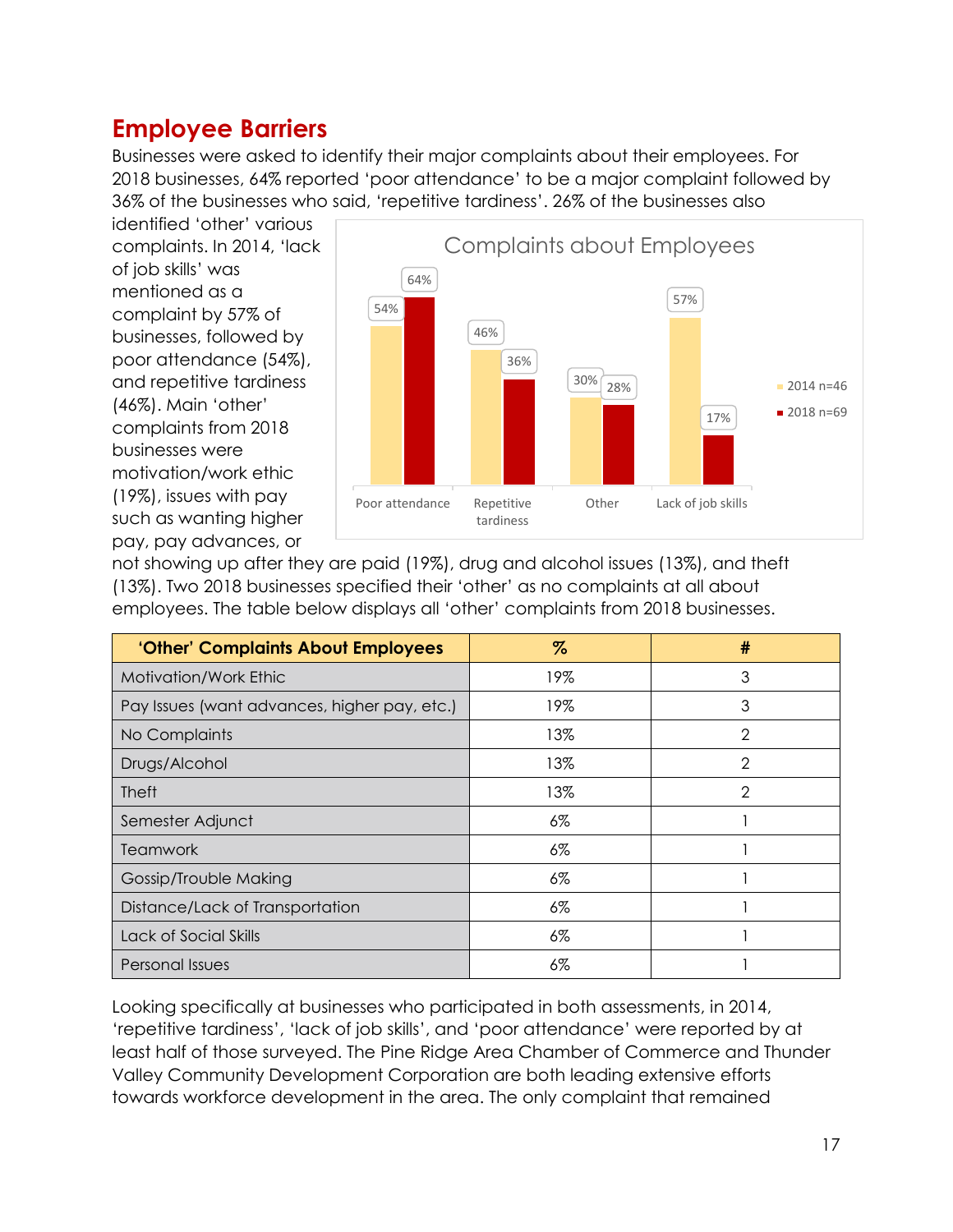relatively the same was 'poor attendance', which can often be ascribed to difficult home and travel situations and the need to care for family members who are in need, such as through childcare or eldercare.

**Businesses surveyed also offered insight on their employees' strengths. 64% of 2018 businesses reported their employees to be 'hard workers', 51% reported employees' 'willingness to learn', and 48% of the businesses reported an employee strength to be 'respect'.** The following chart displays all employee strengths reported in 2014 and 2018 by all businesses.



**Examining the data for all the same businesses surveyed in 2014 and 2018, reports showed that employees have shown growth in being hard working and being punctual. Employees respectfulness stayed the same over the five-year period and was specifically mentioned by half of the businesses who reported an increase in employees.** Strengths that showed decline in this timeframe were 'willingness to learn,' 'excellent attendance,' and 'diverse skill sets.' The decline in 'diverse skill sets' could be explained through the results discussed above.

As previously mentioned, 'poor attendance' and 'repetitive tardiness' were key complaints from employers in both years – from those who participated both years and total samples in general. These complaints could be due to a variety of reasons, but it is important to note that transportation was also a major barrier to employee satisfaction. Another barrier to satisfaction with employees reported in both 2014 and 2018 was the lack of childcare. Lacking access to childcare puts a burden on attendance, punctuality, and even growth in job skills. One non-profit organization is in the process of developing another childcare facility in the Porcupine District.

The following chart compares 2018 responses surrounding the barriers employees face with 2014 businesses surveyed. Of the 19% of 2018 businesses who reported another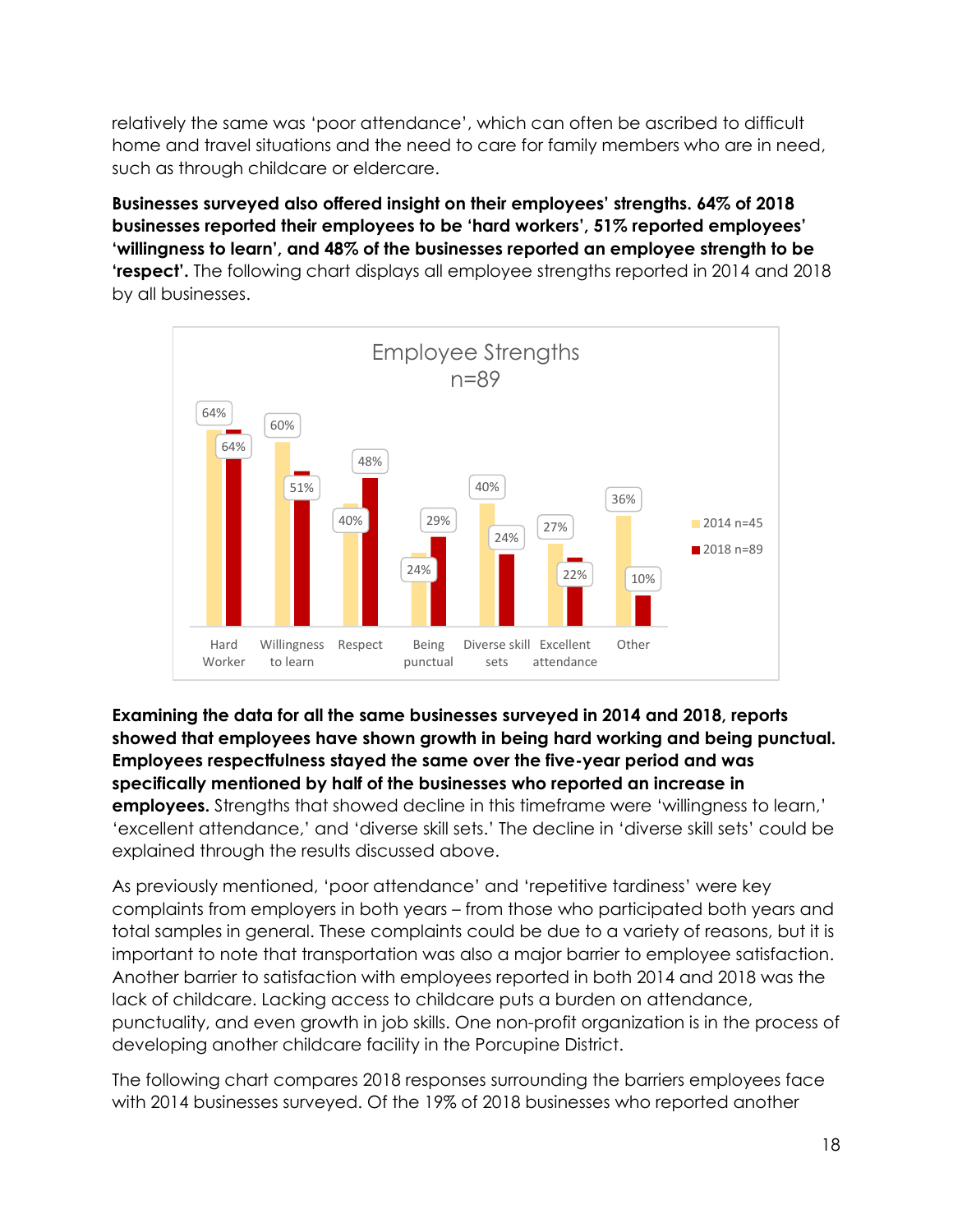type of barrier, 42% said employees often lack work ethic and motivation and 33% reported issues relating to employees' lives and families involving the need to take time off.



The table below displays all 'other' barriers faced by 2018 business employees.

| 'Other' Barriers Employees Face | %   | # |
|---------------------------------|-----|---|
| Work Ethic/Motivation           | 42% |   |
| Life/Personal/Family Issues     | 33% |   |
| Drug/Alcohol Issues             | 8%  |   |
| Not Following Safety Procedures | 8%  |   |
| Lack of Specialized Training    | 8%  |   |
| Unprofessional                  | 8%  |   |
| Unreliable                      | 8%  |   |

#### **Local Partnerships**

Of those who answered the question "*In which arts or business networks or organizations do you participate in,"* 16% reported Pine Ridge Area Chamber of Commerce. Aside from PRACC, businesses named 32 specific arts and business organizations and networks they participated in. General responses were also given including participation in schools and universities, churches, museums, non-profits, art shows and galleries, women's organizations, social media groups and networks, and community events such as pow wows. 48% of businesses specified they do not participate in any networks or organizations. If the business participated in a network or organization, they were asked if they hold a leadership role in the network of organization. 33% reported they were either a manager/supervisor or a mentor/teacher. 22% reported they were a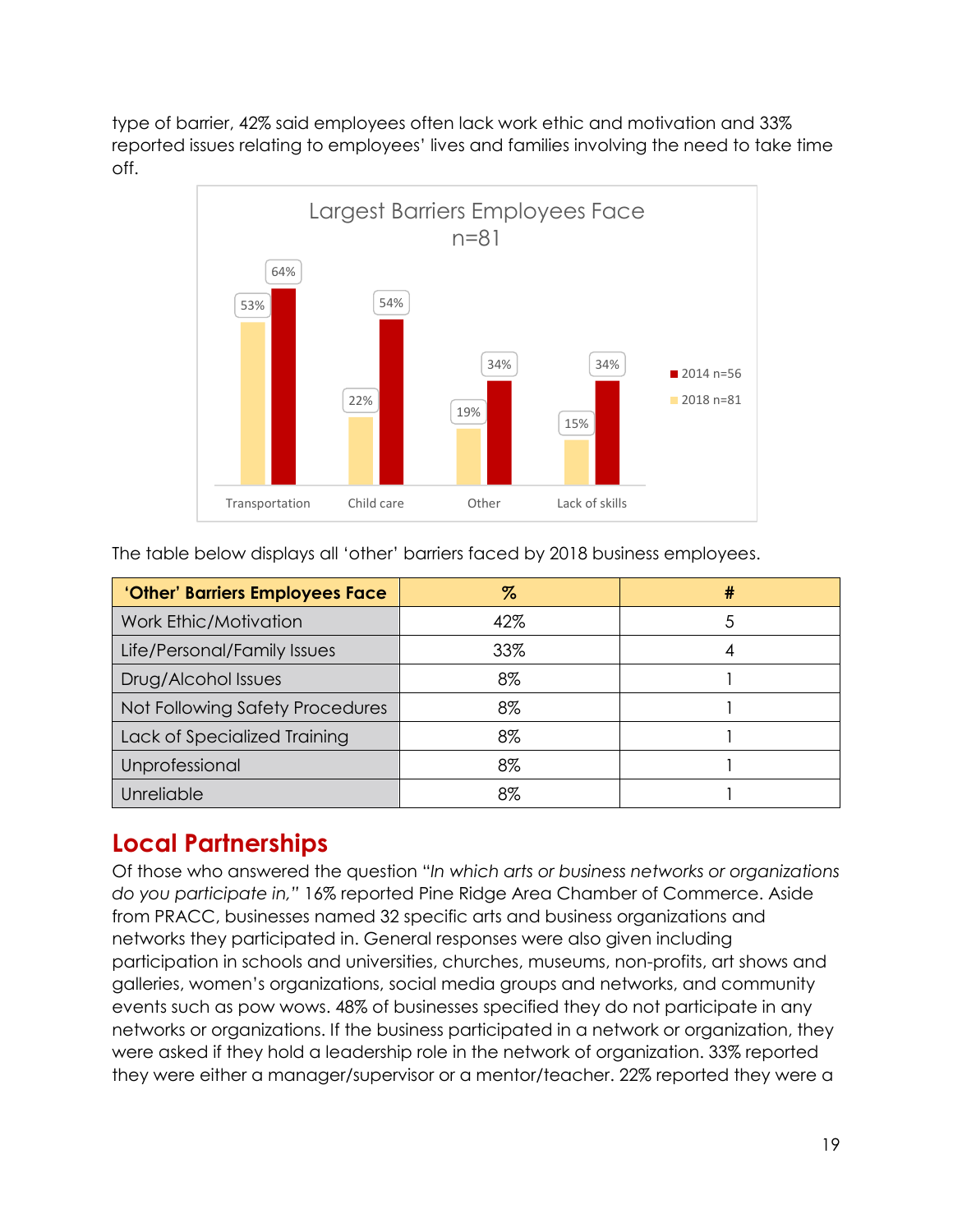board member or a committee member, and 11% said numerous employees of the business served in a variety of positions in networks and organizations.

# **Pressing Infrastructure Needs for the Reservation**

To gain insight as to what infrastructure needed attention across the Reservation, businesses were asked to identify all needed infrastructure from a list. The need for road

improvements was reported by 66% of 2018 businesses followed by buildings (58%). In 2014, roads (57%) and buildings (50%) were also the top two needed infrastructures reported by businesses.

2018 businesses were asked to explain their reasoning for needed infrastructure. 38% of those surveyed



explained there is a lack of road upkeep and maintenance. This included condition of the roads, how bad they get with snow and rain, and the need for clear signage. During the time of the 2018 survey, new signage was placed throughout the Pine Ridge Reservation. Dirt roads and highways now have signs and most of them had never had a sign prior to 2018. The road improvements from Pine Ridge to Oglala approximately 5 years ago, and the new highway from Pine Ridge heading east have made improvements to travelers by automobile and by foot, even in winter conditions.

26% of the businesses specified the need for more buildings on the Reservation. With more buildings on the Reservation, participants felt there would be more space available for new businesses and office space for existing businesses, thus building up small businesses in the community and potentially boosting the economy. Furthermore, the present buildings often need updating and remodeling to make them more welcoming spaces in the community. 18% specified the need for housing and wellmaintained houses for community members as many of the current homes house multiple families. The lack of available land and the difficulty it can take to obtain land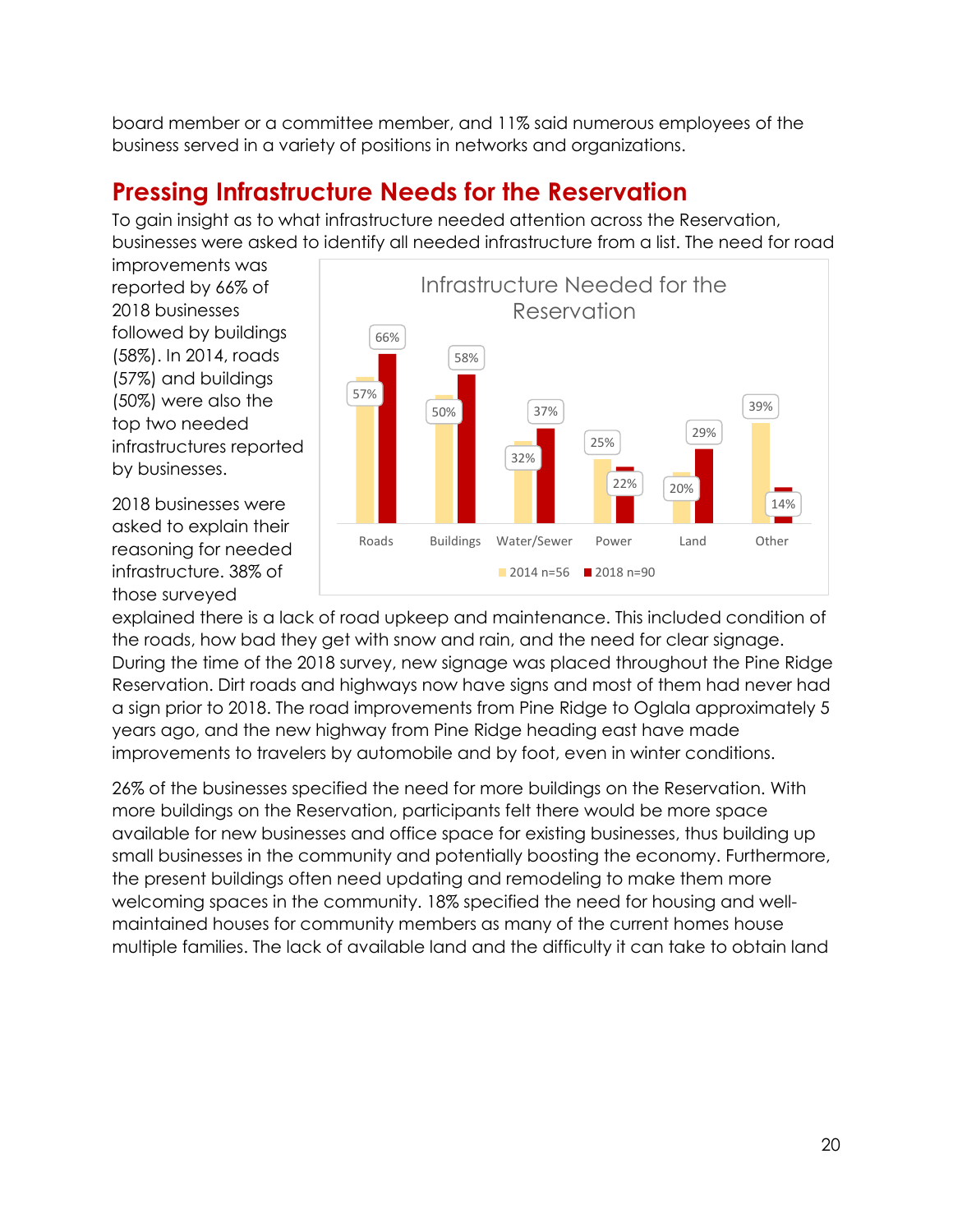was also reported by 14% of the 2018 businesses. Below is a chart with all explanations for needed infrastructure on the Reservation.



## **Barriers for Businesses**

2018 businesses were asked to disclose any risks, personal adversity, or barriers they may need to overcome. 16% of the participants who answered said they did not have any barriers to overcome. Those who did report barriers, reported a wide variety. 6% of the businesses reported one of the following: reliable employees; better relationships with customers on the Reservation; personal barriers including things like age and medical issues; politics and issues with the Tribe; and issues with break-ins, burglaries, and safety.

Businesses were then asked their satisfaction with their ability to overcome the reported barriers. Most (47%) reported they were 'satisfied' while 21% said they were 'very satisfied'. An additional 21% were neutral on the topic, and a small amount of 2018 businesses were 'unsatisfied' or 'very unsatisfied' which can be seen below.

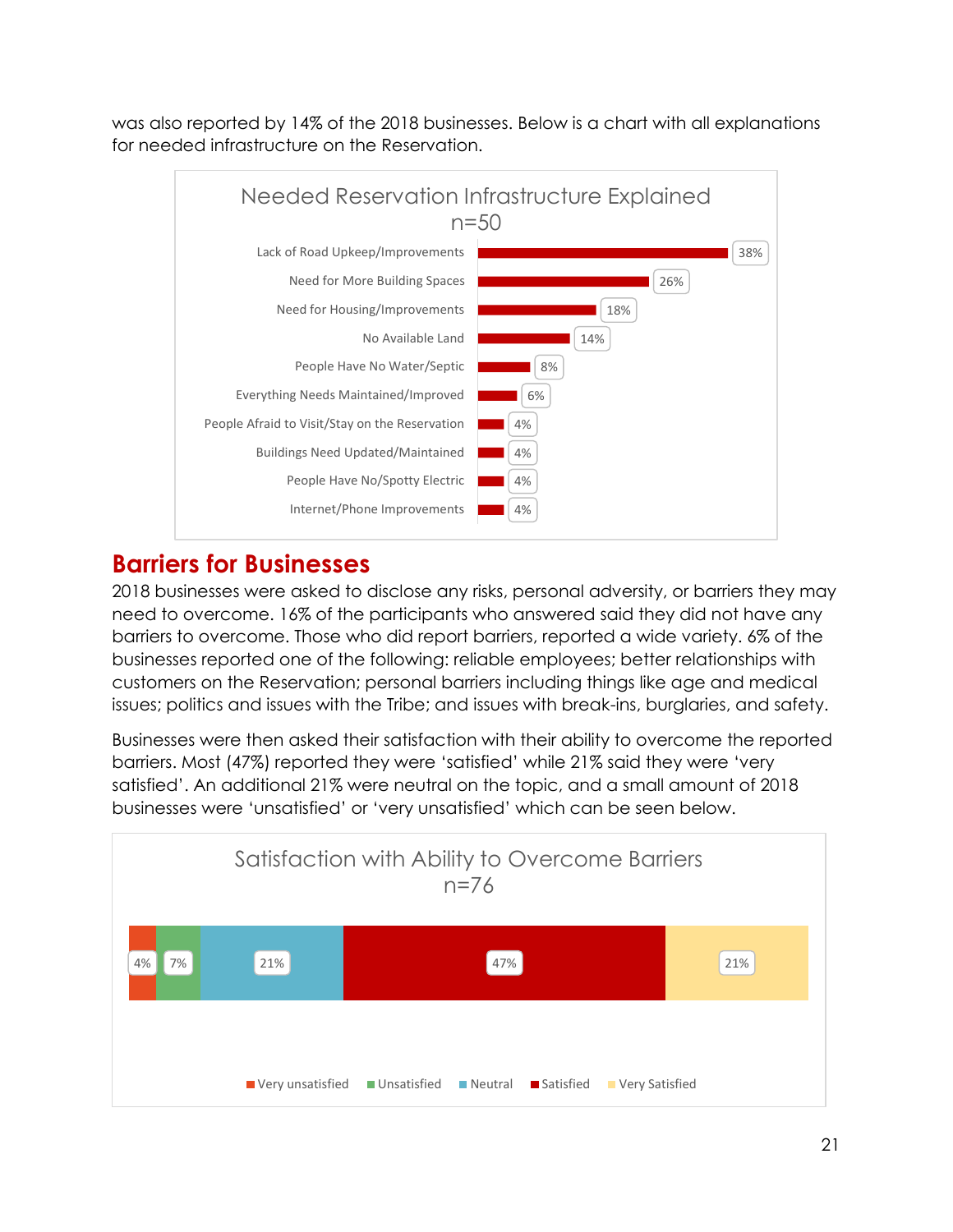## **Professional Fulfillment**

Businesses offered their personal meanings of 'professional fulfillment' in many ways. 25% of 2018 businesses reported the meaning to revolve around making a positive difference in the community and giving back which can be compared to 2014 businesses' responses in which 13% reported it meant helping those in need and 29% who reported it meant community and family. A restaurant and food service manager shared, **"being able to work hard and give back to the community. Without them, we wouldn't be able to keep our doors open."** 20% said it meant professional achievement meaning moving up in your position, a successful business, or successfully fulfilling your job requirements. An associate from an established retailer on the Reservation explained: **"Professional fulfillment means to complete or move forward in a job well done. Doing what's expected and beyond in whatever profession you are in."** In 2014, 35% reported the meaning to be 'doing a good job'. 16% of the businesses reported 'professional fulfillment' to be loving what you do which 27% of 2014 businesses also reported.



Going a step further, those surveyed reported how owning a business contributed to their own professional fulfillment. 25% of those who responded said it contributed by allowing them to provide services to their community and do outreach, whereas most (32%) in 2014 said it contributed to 'freedom in career ascension', meaning it allowed them to move up in their career with few strings attached. Closely following that, 23%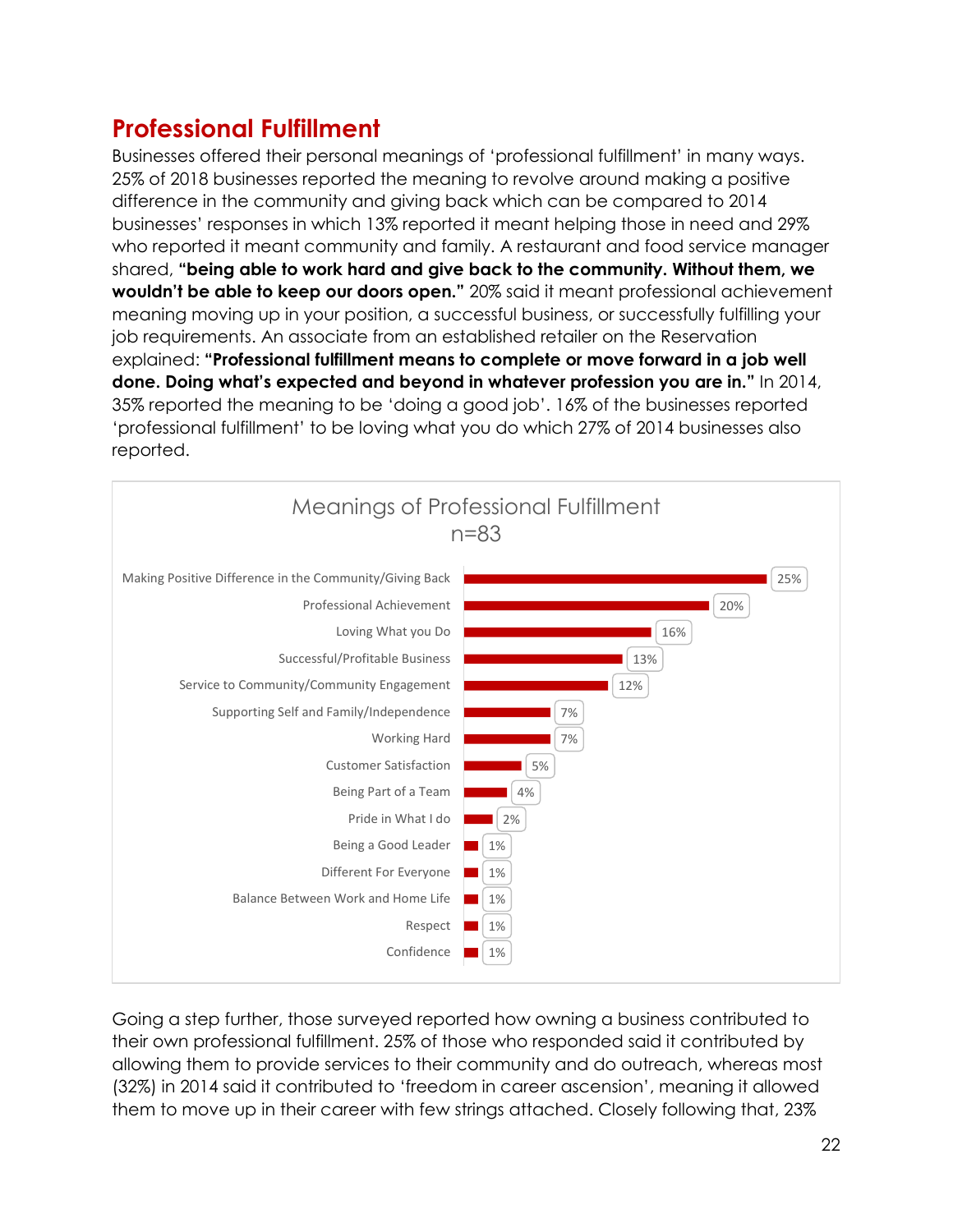reported they were able to make a difference in their local communities. A non-profit manager from the Reservation explained how their business contributes to their own professional fulfilment through **"The difference we are making on the Reservation. Making some people's lives a little bit easier is what I want to see and feel."** Another business manager felt they impact the community because **"People have more hope and confidence in achieving their own goals after seeing us overcome our own obstacles."** In 2014, 9% reported it allowed them to impact the community. 15% of 2018 businesses said owning a business gives them a sense of pride and accomplishment which directly ties to their sense of professional fulfillment in a positive manner. A business owner reported: **"I feel like I have accomplished everything that I need to run my business – getting things done. I wanted to have a business to be creative and fulfill a need for the public and did all my research and am providing a local, Native owned business rather than it being outsourced by non-Native business overseas."** Another important factor reported by 12% of businesses was the ability to support themselves and their family. Below is a chart showing all responses from 2018 business owners regarding how owning a business contributed to their professional development.



Finally, businesses were asked to identify their satisfaction relating to professional development. This question yielded positive responses, and 52% reported they were 'satisfied' and 32% reported they were 'very satisfied'. **Thus, 84% of businesses felt good about their professional development.**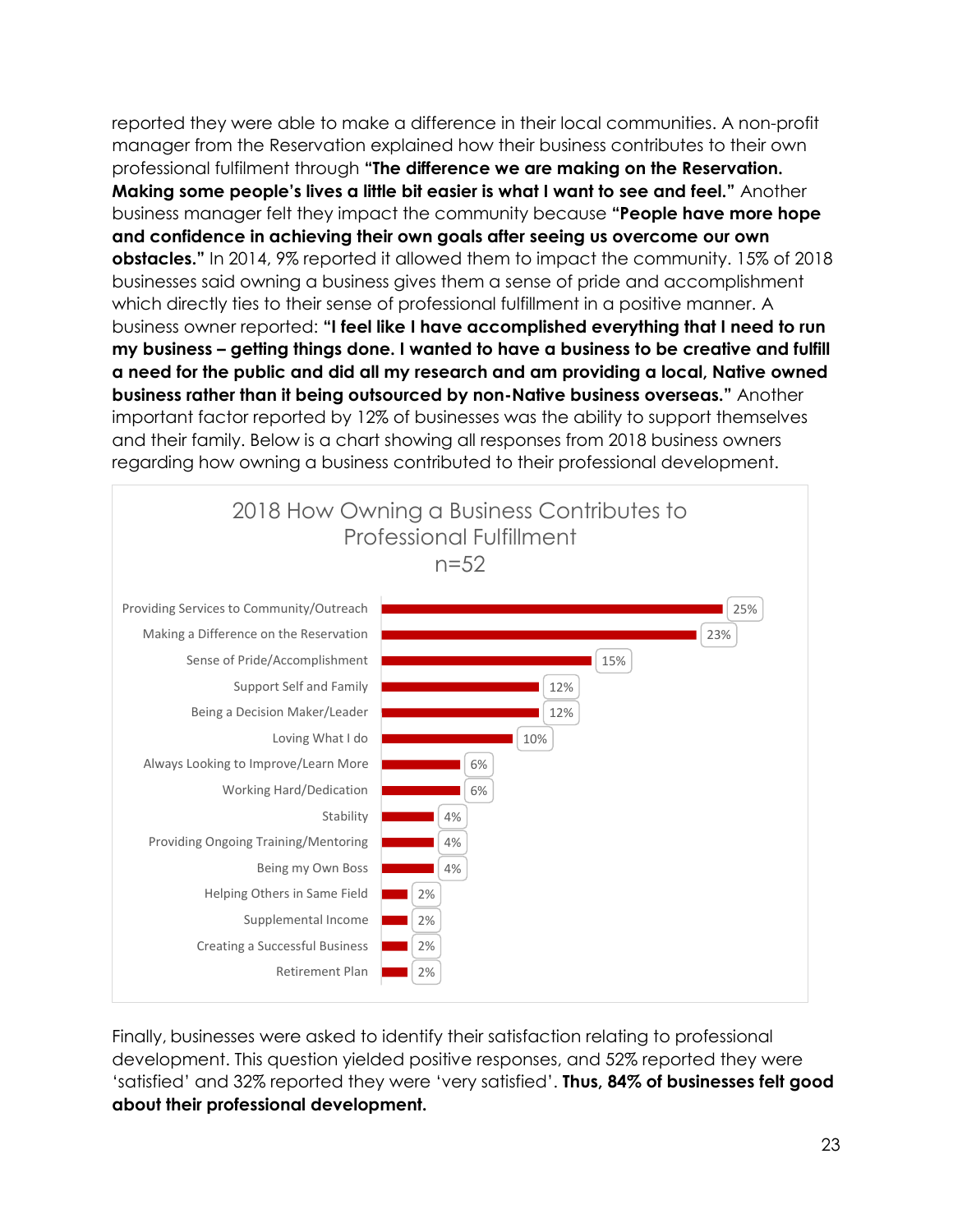It was notable to look specifically at the businesses surveyed in both 2014 and 2018 to see if professional fulfillment was identified differently than the entirety of businesses surveyed because the data could possibly be used to see what stable businesses attribute fulfillment to. In terms of what professional fulfillment even means for these businesses, the most chosen responses were:

- Loving what you do (19%);
- Making a positive difference in the community/giving back (17%);
- Having a successful and profitable business (14%); and
- Professional achievement (14%).

This is the same "top four" that findings from all businesses surveyed showed, and there weren't many differences generally. This is also true of responses identifying how owning a business contributes to professional fulfillment in which most responses aligned similarly for aggregated results and the 2014/2018 pullout. Providing services to community and implementing outreach strategy was the top chosen response. Making a difference throughout the Reservation was also often chosen in both data sets. These comparisons tell us that businesses in general have similar feelings about what professional fulfillment means and how that is being achieved.

#### **Factors to Reservation Business' Success**

Of 2018 businesses finances, including financial backing and financial management, as the most defining factor (18%) leading to the success or failure of a business. A restaurant and food service business expressed **"You have to work hard and stay dedicated to be successful. The hardest part for us was being disciplined to keep [the] business account and money separate from personal finances."** 18% of the businesses also reported the need to understand the community's wants and needs in order to be successful. One business manager reported **"Most [businesses] have failed due to not being the right business the community needed."** This included the product a business is offering. Many attribute business successes to offering a good, quality product or service which community members actually want and need. One business shared how the product you offer is crucial so that you can beat out competition. The business explained that due to the variety and quality of their products they stand out from other, similar businesses. Hard work and dedication, community support and trust, and the need for reliable employees and good customer service were reported by 15% of 2018 businesses. In the chart below all responses can be seen regarding factors to business failure or success.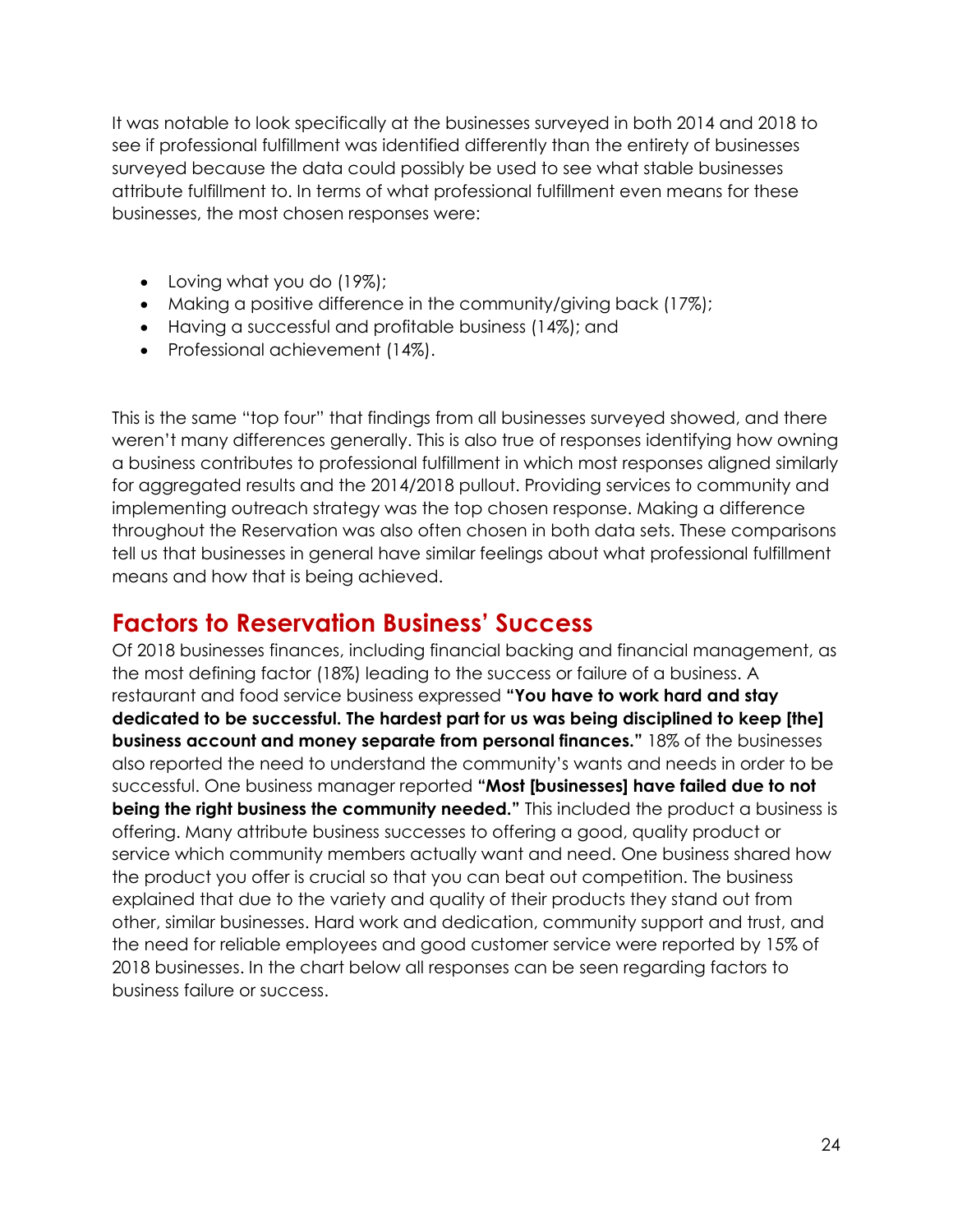

Businesses were asked to identify if their business was growing and sustainable, and if so, they were asked to give three reasons why. In 2018, 85% of the businesses reported they felt their business was growing and sustainable. 83% of 2014 businesses shared the same feelings. Many unique reasons were given as to why businesses were growing and sustainable. For each of the three reasons given in 2018, the number one response as to why their business was growing and sustainable was due to the steady or increased number of customers and clients. With all reasons combined, 28% of the businesses mentioned the steady or increased number of customers and clients. 9% reported their services or products are needed and in demand which in turns aids the business in growth and sustainability. Expansion of products and services was mentioned by 8% of businesses, and 8% stated they were profiting or there was an increase in the business' income.

## **2018 Follow-up Questions**

#### **Business Changes Over Last Five Years**

To get an idea of how the business environment might have changed over the last five years, businesses were asked to explain any changes they've experienced. 20% of the businesses in 2018 reported little or no changes. 14% of businesses reported an increase in business and clientele, and 14% reported infrastructure changes including things like building repairs/updates and equipment. One hospitality business reported **"We have remodeled, and the sales went up."** As noted within the section on needed infrastructure on the Reservation, it's important to update and maintain buildings to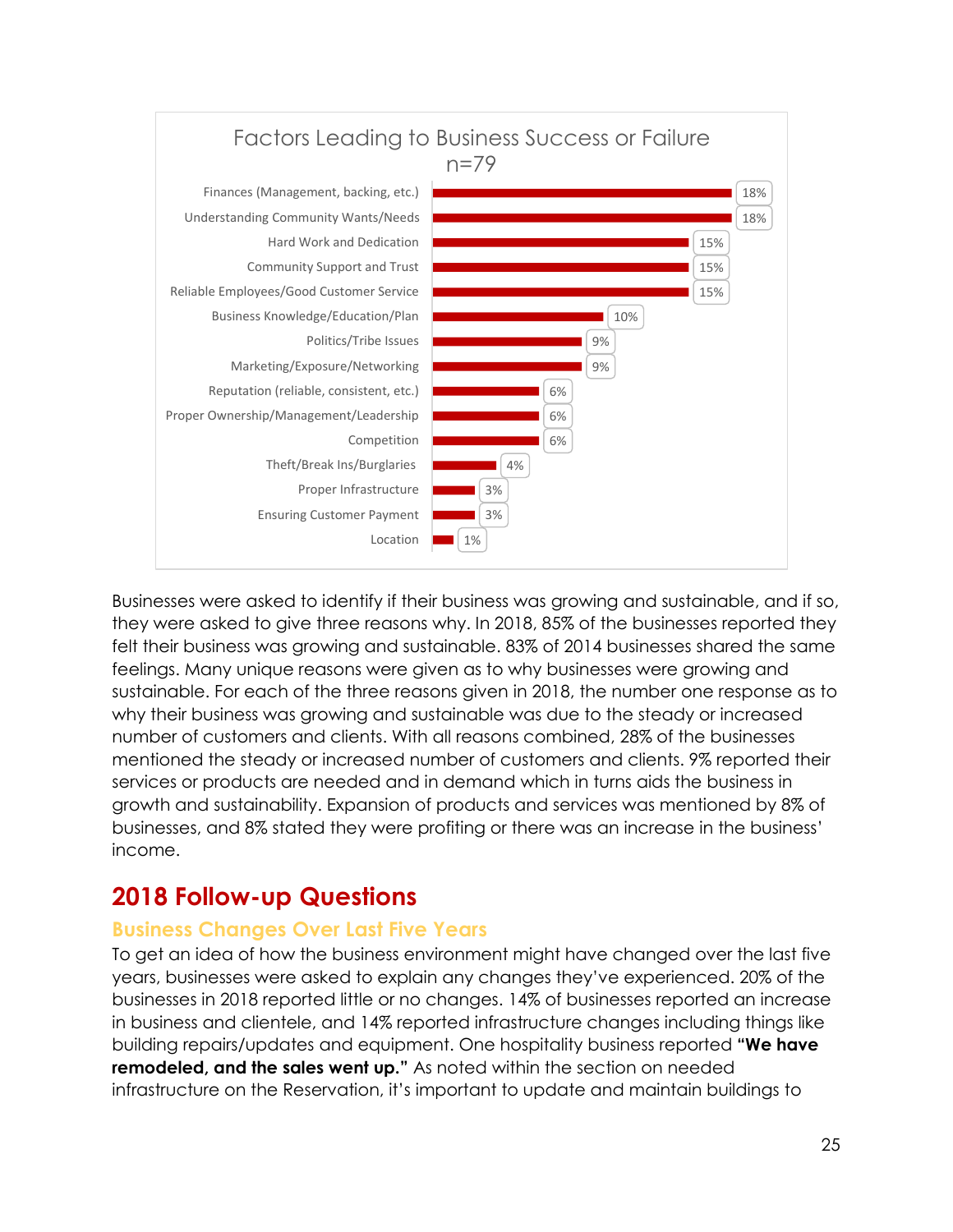make them more appealing and welcoming to the public, as this business personally experienced. Positive changes reported were 'more/better employees' (12%), 'business expansion/growth' (12%), and 'expansion of products/services' (11%). In terms of improved employees, a business shared how better training positively impacted the business: **"Used to be only one person who could do the books, now there is five people. People feel more empowered here now. Team morale is different, more positive… Customer service skills have increased. I value them because of that."** Another business had begun to travel outside the Reservation more often with their products, particularly when business was slow on the Reservation. This type of expansion allowed the business to open itself to new markets while keeping its roots tied to the Reservation. Some of the more negative changes included 'decrease in business' (9%), 'business closing' (2%), 'decrease in profit' (2%), and 'increase of break ins/theft' (1%). All changes reported can be seen in the chart below.



#### Businesses from Both Years

Businesses owners and entrepreneurs who rely on the tourist industry mentioned that for nearly the last 2 years there has been a noticeable decrease in tourism to Reservation communities, including a noticeable decrease in tourists traveling from European countries.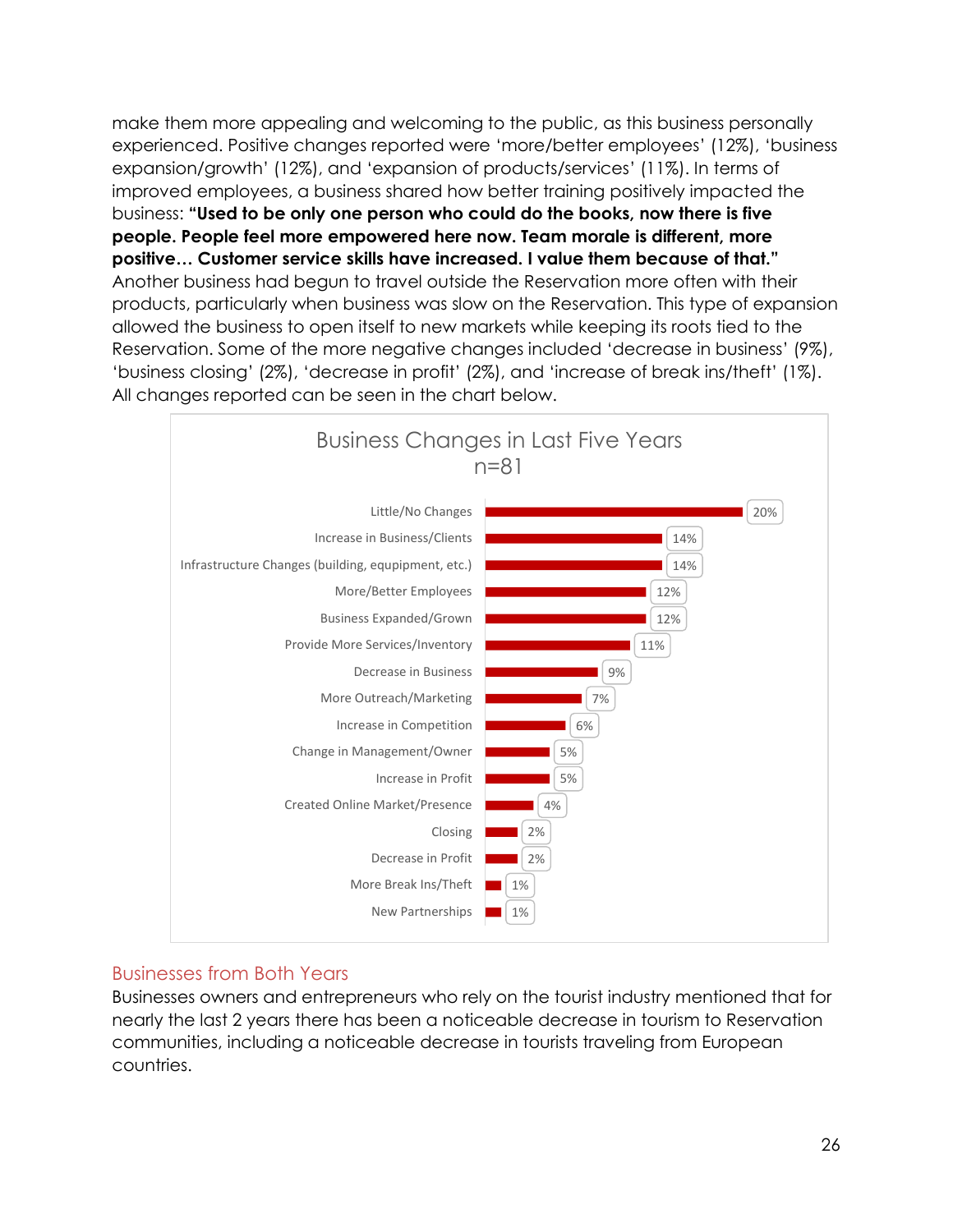Businesses who answered surveys in both 2014 and 2018 were all on, or very near, the Reservation. Businesses commonly discussed deficient and insufficient infrastructure in local communities. Roads, water and sewer, electricity, and buildings in general can be difficult to access. However, **businesses surveyed in both years noted that infrastructure was the number one thing that changed for them in five years. 15% of businesses also noted a key reason for their success was infrastructure growth.** This included remodeling, purchasing and expanding equipment or space, and one business changed locations entirely. One store specifically purchased more freezing and cooling storage – leading to increased inventory and profits.

Businesses also discussed overall increases in profit and clientele. Some of this business growth is likely due to other changes that businesses implemented. 11% of businesses provided more services and increased inventory and another 11% of businesses hired more employees and increased training. One business specifically saw an increase in competition, as they used to be the primary seller of a specific product or service that is now becoming more widespread. A couple businesses saw a change in management or ownership, one of which described a difficult transition, "but it is getting better." For those 20% of businesses who reported little or no change over five years saw stability in their business, which should be considered a measure of success. Stability in business is important in an area like Pine Ridge Reservation, considering the low economic growth and the amount of businesses that closed in this same timeframe. The full results can be seen in the chart below.



#### **Key Reasons for Success**

2018 businesses were asked "*In the last 5 years, what do you think has been the key reason(s) to your business(es) success?"* Hard work/dedication was reported by 31% of the businesses and 22% mentioned they have a strong team including employees and management which contributed to the business' success. **One business owner stated,**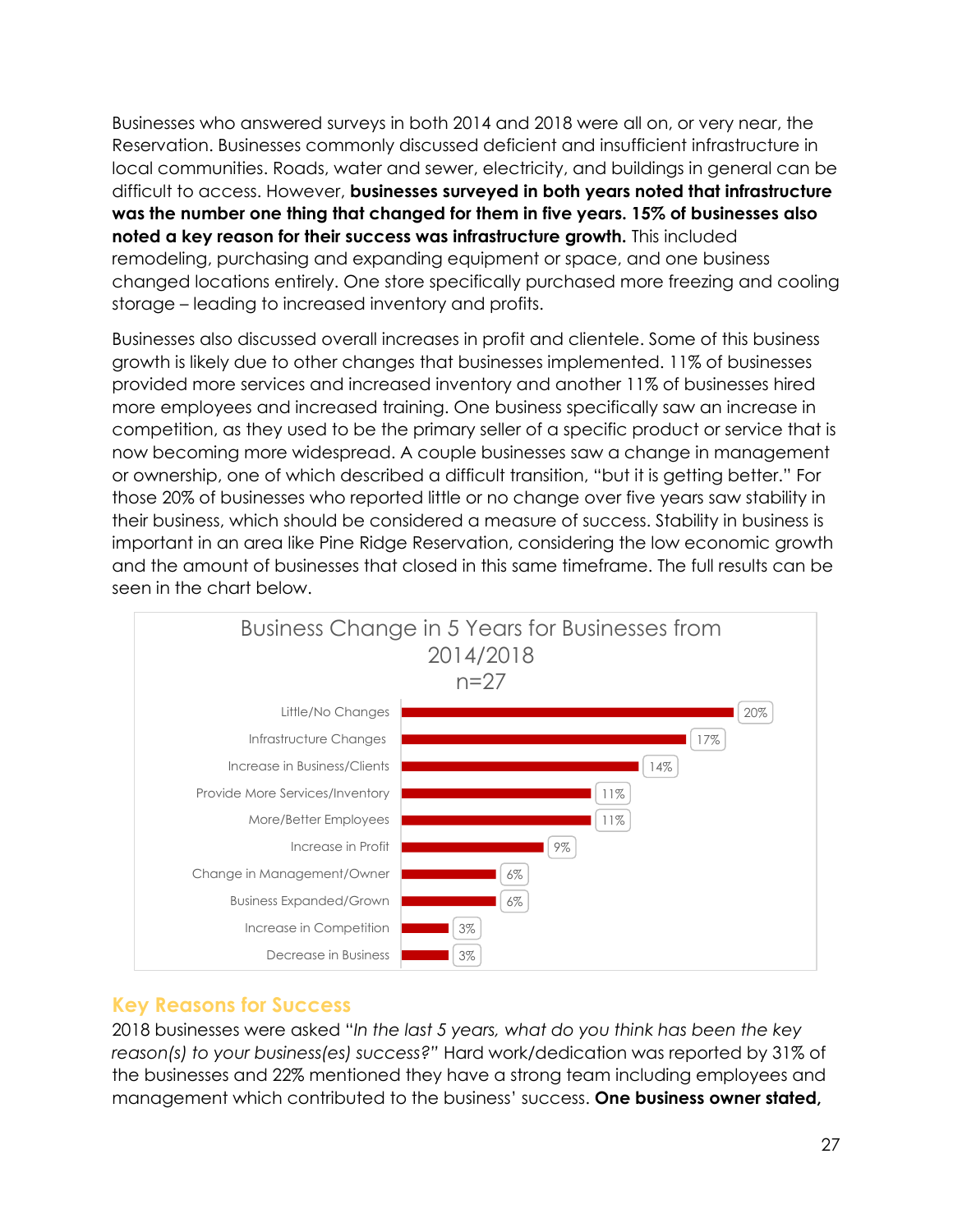**"Building a great team of people with various assets that help me with things I can't do as well or don't have time for."** Another business owner mentioned the **PRACC staff's support, coupled with hard work and determination, was an important driving force for business success.** Ensuring customer satisfaction and repeat customers were mentioned by 14% of businesses. **A business manager shared, "Having a strong staff definitely has made the difference. Having loyal members whom stuck it out with us even though we didn't have all services and products that we have now."** Businesses certainly see the value in working hard to satisfy customers and understand how customer support and



#### satisfaction leads to success. **Proper financial management was mentioned by 10% of businesses, and one person surveyed stated, "being a successful manager and being able to make smart financial decisions to keep the business alive" is part of their success.**

#### Businesses from Both Years

Identifying reasons for business success is important for the businesses who reported in both 2014 and 2018 because each of them had been running for at least five years, establishing themselves in their communities. By far, having a strong team of employees and managers was the most reported response. As iterated earlier, one business specifically said,

"[I am better at] delegating responsibility and better training staff. [There u]sed to be only one person who could do the books, now there is five people**. People feel more empowered here now. Team morale is different, more positive.** Floor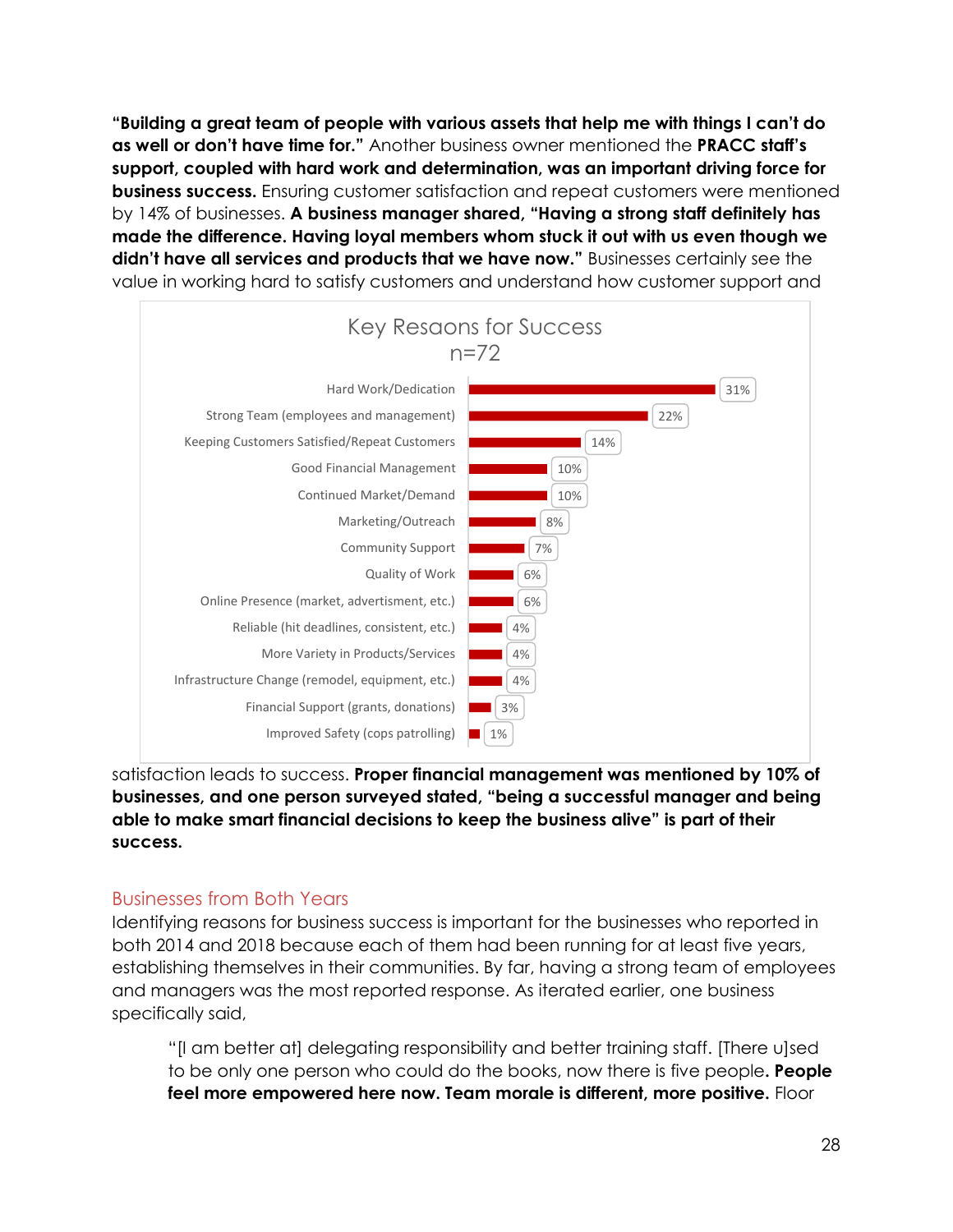people do the floor ordering, so they make decisions so now we are better stocked. Customer service skills have increased. I value them because of that."

Not only was delegating tasks important to business success, but so was utilizing an asset-based approach in which management built upon people's skills and existing job roles to make the business run smoother. **Working as a team was imperative for the businesses surveyed in both 2014 and 2018.** This improved the quality of work as well, which was reported by 11% of businesses as a key reason to achievement. **Hard work and dedication were reported by 31% of businesses from 2014 and 2018. Community support, keeping customers satisfied, infrastructure changes, and quality of work were influential to business success**.



#### **Helpful Organizations, Networks, and Businesses**

Businesses provided a wide array of feedback about specific organizations, networks, and businesses that have helped their business' success in the last five years. **Of those who offered a response, 27% reported no help from any organization, network, or other business. PRACC was mentioned by 17% of the businesses, 10% reported schools and universities but did not specify which ones, 8% reported unspecified businesses, and 6% said Lakota Funds has been helpful in their success.** This leaves the remaining 38% of responses mentioning unique organizations, networks, and businesses. Businesses in 2018 did not report any overly significant information regarding networking they do, and as stated, 27% are not involved in any sort of networking. **PRACC was the one organization mentioned by name most often which suggests they offer helpful services for local businesses who seek out their guidance.**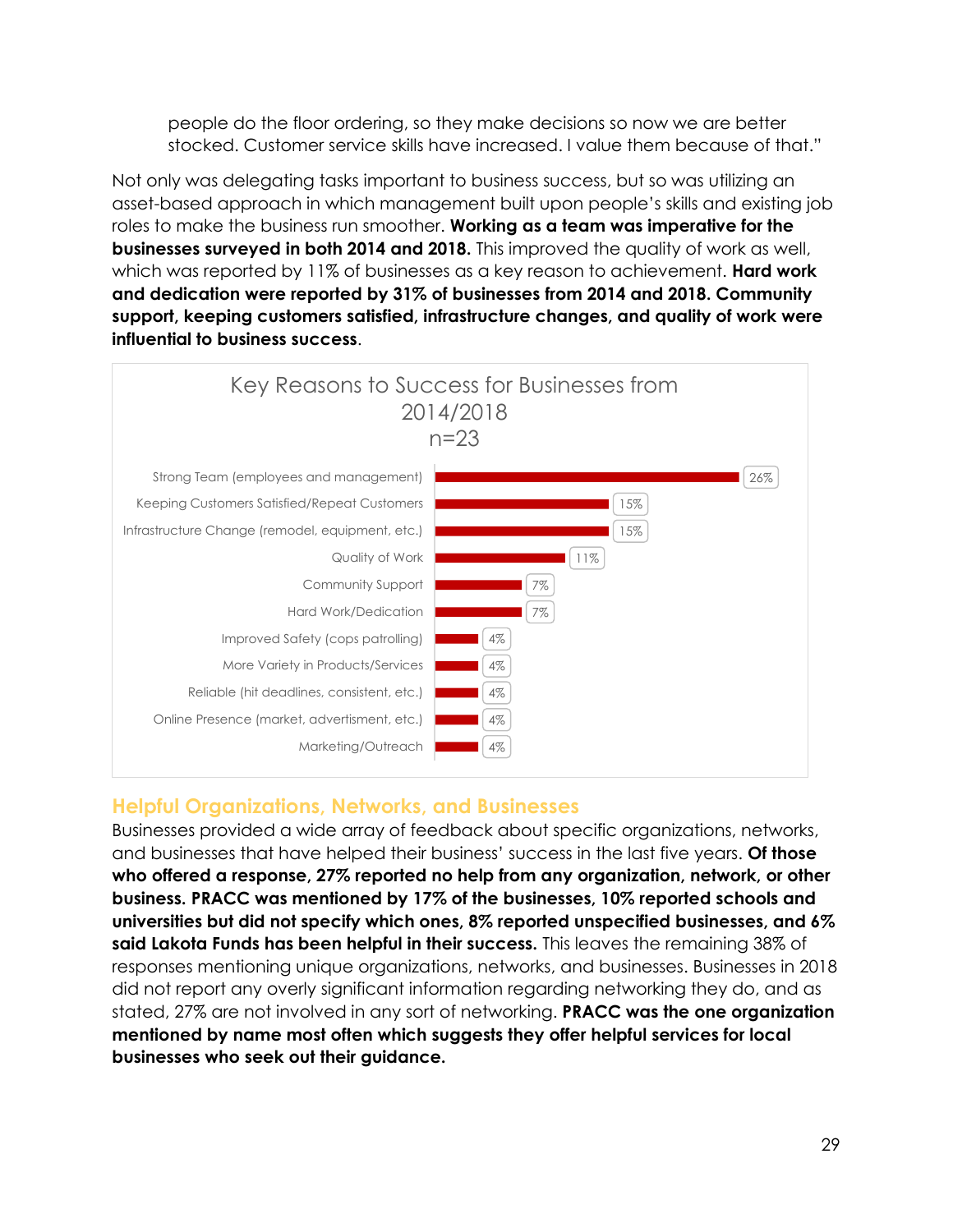#### **Growth in the Next Five Years**

**Workforce training and development was mentioned by 34% of businesses as the main way businesses should strive to grow in the next five years.** One person surveyed stated the need to "support professional development of employees. Approach OLC and other groups for needed trainings. Get funding for management degrees whether business, non-profit, government, or tribal management**." Businesses in 2018 valued the idea of ensuring employees, and potential employees in the community, are ready and adequately trained to join the workforce.** An arts business owner shared, "The Chamber and FPF [First Peoples Fund] offer courses in business management. Customer service is a big problem here. Some are excellent, some just sit on the chair. [They] need to stay personal with their clients as well… Have a good team of people to support you and support others." **Additionally, 16% of the businesses mentioned the need to support community and economic development as a need for business growth moving forward.** For many, these two concepts were intertwined; workforce development will lead to greater community and economic development on the Reservation. Notably, 10% of the businesses mentioned the need to focus their efforts on tourism and the tourists that often visit the Reservation. Specifically, one business owner, of an established and growing business, stated:

"[Businesses owners need to continue] educating themselves around tourism…creating more awareness around our cultural ways to bring in tourists because they want to eat it up after Standing Rock. We need to educate ourselves and present ourselves to tourists…We need more management of sacred Wounded Knee. [We] gotta start educating ourselves, it's terrible the way things work out sometimes. We can't be fighting anymore. We have to work together to stimulate our economy."

Despite some businesses not being connected with tourism, businesses continuing to see the value in tourism on the Reservation understood that by marketing and advertising themselves toward tourism would likely have positive effects on their business. The chart on the following page summarizes business' feedback around how they should strive for growth over the next five years.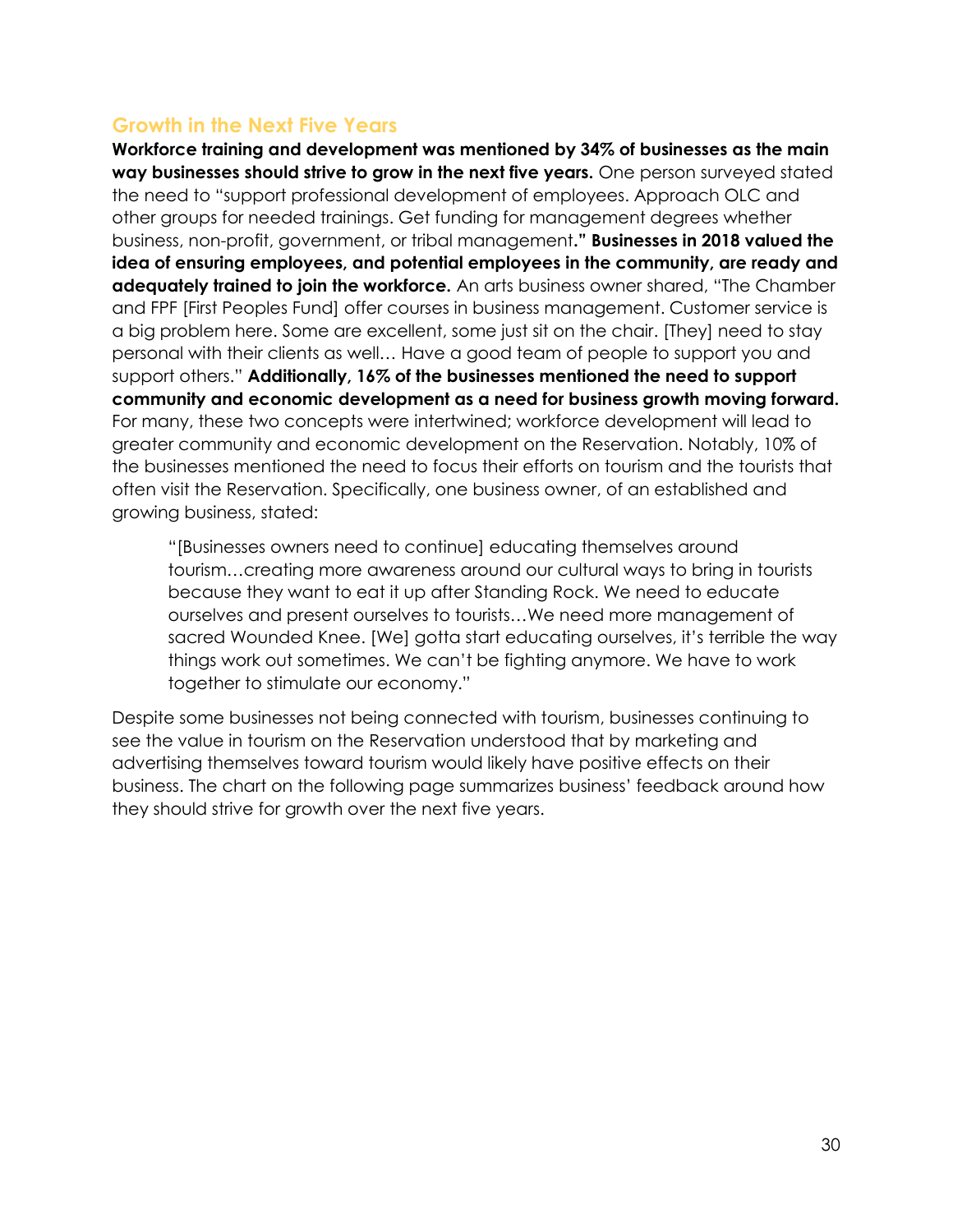

## **Characteristics of Successful Businesses**

Of the 105 businesses surveyed, 39 (or 37%) reported a profit in the last year. Of these businesses, 30% viewed themselves as a tourism business. 68% of the profitable businesses have employees with an average of 11.3. Regarding growth and sustainability, 85% of these businesses felt they were both growing and sustainable.

Focusing on tourism, of the 2018 for-profit businesses who stated they were a tourism business (n=31), 50% reported a gross business sales/revenue of \$90,001 or greater. 50% also reported a profit of \$50,001 or greater. However, those who did not consider themselves a tourism business (n=73) did see larger sales revenue, but only 42% saw a profit of \$50,001 or greater. Therefore**, businesses who identified as a tourism business did report higher profits in 2018.** 

The importance of hard working, reliable employees was certainly reported by 2018 businesses. To understand how the presence, or absence, of employees effects a business' success, those who had employees were further analyzed to see if there were any similarities corresponding with revenue and profit. Of businesses who reported having employees and specified how many, 47% had 1-5 followed by 21% having either 6-10 or 11-20. Those who provided sales revenue and profit information were examined to see what types of complaints successful businesses had about their employees as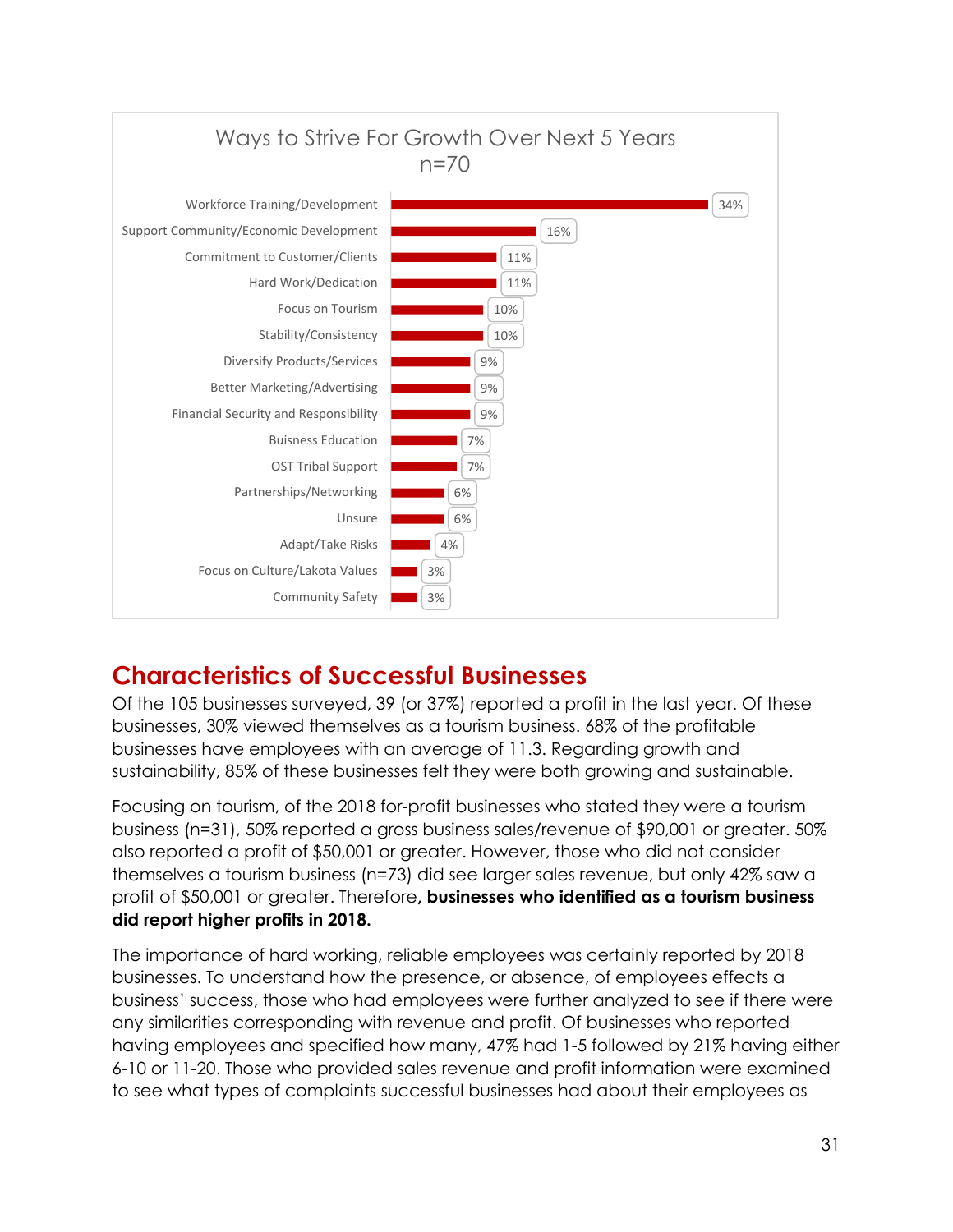well as employee strengths. The higher a business' sales revenue was, the more employee strengths were mentioned. Businesses with a sales revenue of \$10,000 or less, on average, mentioned 1.5 employee strengths. Those who reported revenue of over \$1,000,000 reported an average of 3.3 strengths. The mention of 'diverse skill sets' was mostly (43%) done by businesses with a sales revenue greater than \$1,000,000 suggesting the importance of employees to have a wide variety of skills to contribute to the business' financial success.

Turning attention toward business profit, the highest average of employee strengths mentioned was 2 – by those with a profit between \$50,001 to \$60,000 and over \$1,000,000. The one business that reported a profit of \$50,001 to \$60,000 was the only one to mention 'excellent attendance' and accounted for the most (31%) of those who mentioned employees to be 'hard workers'. 80% of those who mentioned 'being punctual' had a profit of \$50,001 or greater insinuating punctuality to contribute to success. Complaints about employees were mentioned by businesses at all profit levels. Poor attendance was reported by 58% of businesses with a profit of \$20,000 or less, including those with no profit.

Focusing on business type, as mentioned previously, the most common business types reported in 2018 were 'retail', 'industrial/mechanical/construction services', and 'tourism and hospitality'. Half of retail businesses reported low profits – \$5,000 or less – while 8% reported no profit at all. As 'retail' was the most reported business type in 2018 by 18% of participants, competition becomes a key obstacle to overcome for these businesses. Industrial/mechanical/construction services saw a variety of reported profits, but 33% made a profit of \$500,001 or greater making it the business type with the highest profits. Hospitality and tourism businesses also had varying profits with the highest profit being over \$1,000,000 reported by 17%, and 17% with a profit under \$1,000. Most (33%) of hospitality and tourism businesses had a profit between \$50,001 and \$70,000 in 2018.

Businesses who participated in the assessment in 2014 and 2018 were analyzed as well to observe what changes may have contributed to their success. 13% of the businesses reported an increase in their business' level of development. **Of the 32 businesses who participated in the assessment both years, only two reported an increase in their range of business revenue and only one of those businesses reported an increase in their range of profit.** 29% of businesses maintained their profitability through the 5-year period. Both businesses reported themselves to be a tourism business in 2014. The business who reported an increase in profit between the two years saw an employee cut of just under 50% over the last five years; from 27 employees to 13 in 2018. Perhaps the decrease in employee wages contributed to the increase in profit for the business. In 2018, this business reported the managers' salary to be \$45,000 and associates' to be \$20,800, but unfortunately this business did not provide salary information in the 2014 assessment. As was noted earlier in the report, it is likely different individuals filled out the business assessment in 2014 and 2018 and thus this may have resulted in differing responses.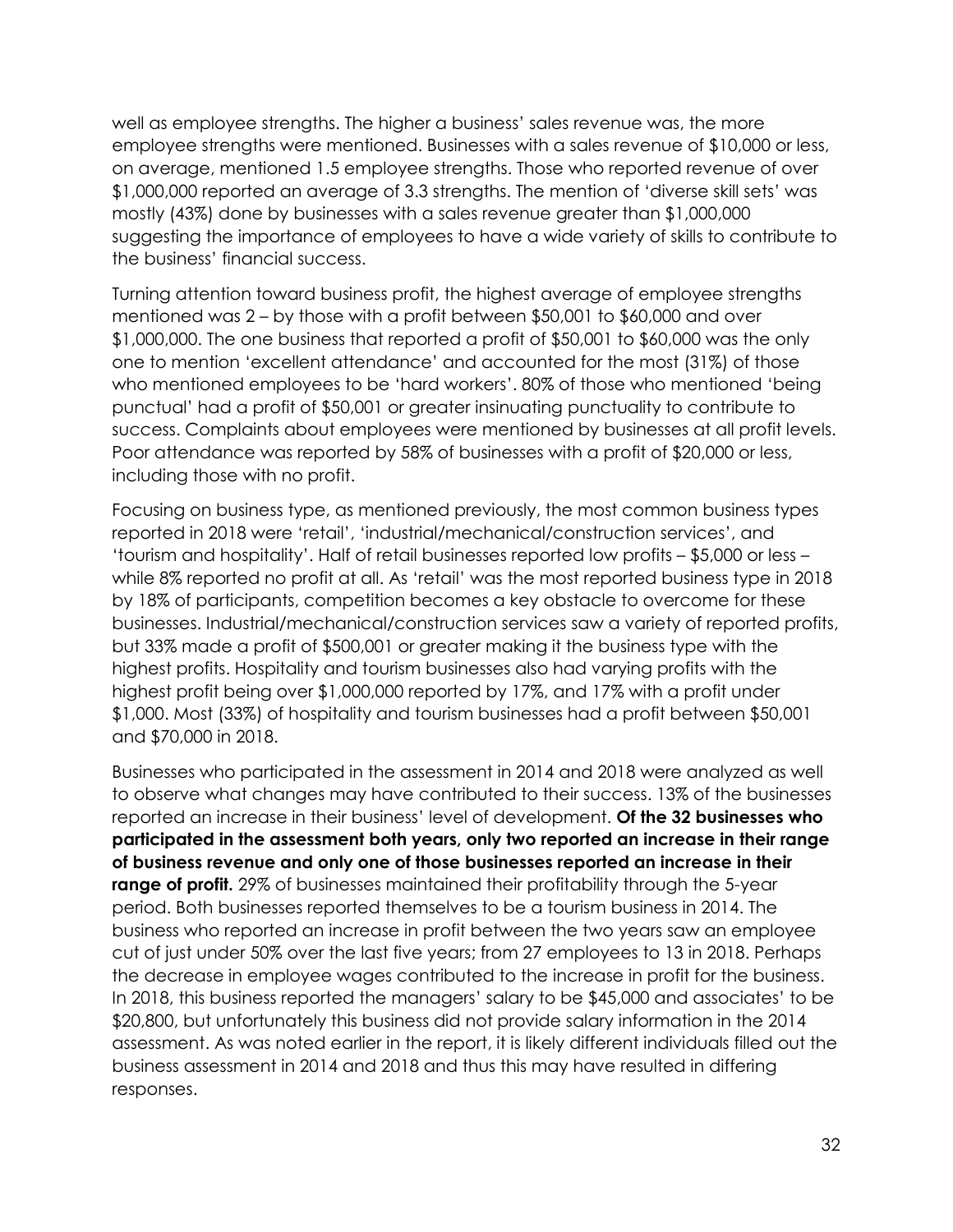#### **Struggling Business Commonalities**

Similar to looking at successful businesses, those reporting no profit and other evidence of a struggling businesses were analyzed separate from the total sample. In 2018, four businesses reported they did not make a profit. Of those businesses, three were located on the Reservation, yet only one business reported to be a member of PRACC. Further, only one business reported any sort of helpful networking, organization, or business. **Perhaps the involvement in and with networks, organizations, and businesses, on the Reservation and off, would aid struggling businesses.**

Three of the businesses lacking a profit had employees with an average of 5.7. Of these businesses who responded to the question "*What are your major complaints about employees",* 100% reported 'poor attendance'. It could be inferred that these business lack reliable employees which may contribute to their struggles. In terms of how they find employees to hire, 50% use newspaper ads, 50% use word of mouth, and 25% hire relatives, use KILI, or via Union posts.

**Focusing on the 15% of total 2018 businesses who did not feel their businesses was growing and sustainable, 23% reported the need to make their products and services affordable which had been difficult.** Personal and family issues were reported by 15% of the businesses, and 15% also mentioned the need for better marketing/advertising or the need for dependable employees. Keeping products/services affordable while competitive was the main barrier businesses faced regarding growth and sustainability. A potential solution may lie in participating in business trainings and workshops to gain more knowledge on pricing, hiring, and other business operation topics. Interestingly, 45% of these businesses were most interested in participating in a training about web design/development. 36% were interested in marketing, 27% computer software and technology, and 27% bookkeeping/accounting/financial planning. **Local policymaking and policy-change related to local production, taxation, and incentives are worth considering as well.**

Of the businesses who provided business revenue information in 2014 and 2018, 40% reported a decrease. Similarly, 57% reported a decrease in their business' profit over the five-year period. To try and understand what changes may have occurred to result in these decreases, the businesses were further analyzed. **Half of those who saw a decrease in business profit also reported a decrease in their level of development; one from a small business to a micro-enterprise and the other from an established business to a small business.** 

**In 2014, 90% of businesses felt they were growing and sustainable. When these same businesses were surveyed again in 2018, there was a slight decrease to 83%. Further, of the businesses that reported a change in their feelings, 10% reported in 2018 that their business was no longer growing and sustainable.** Only a few responses were given, in both years, as to what would help these businesses increase their growth and sustainability. In 2014, 100% of the businesses who responded stated some sort of financial improvement needed. This included working out loan issues, ensuring customer